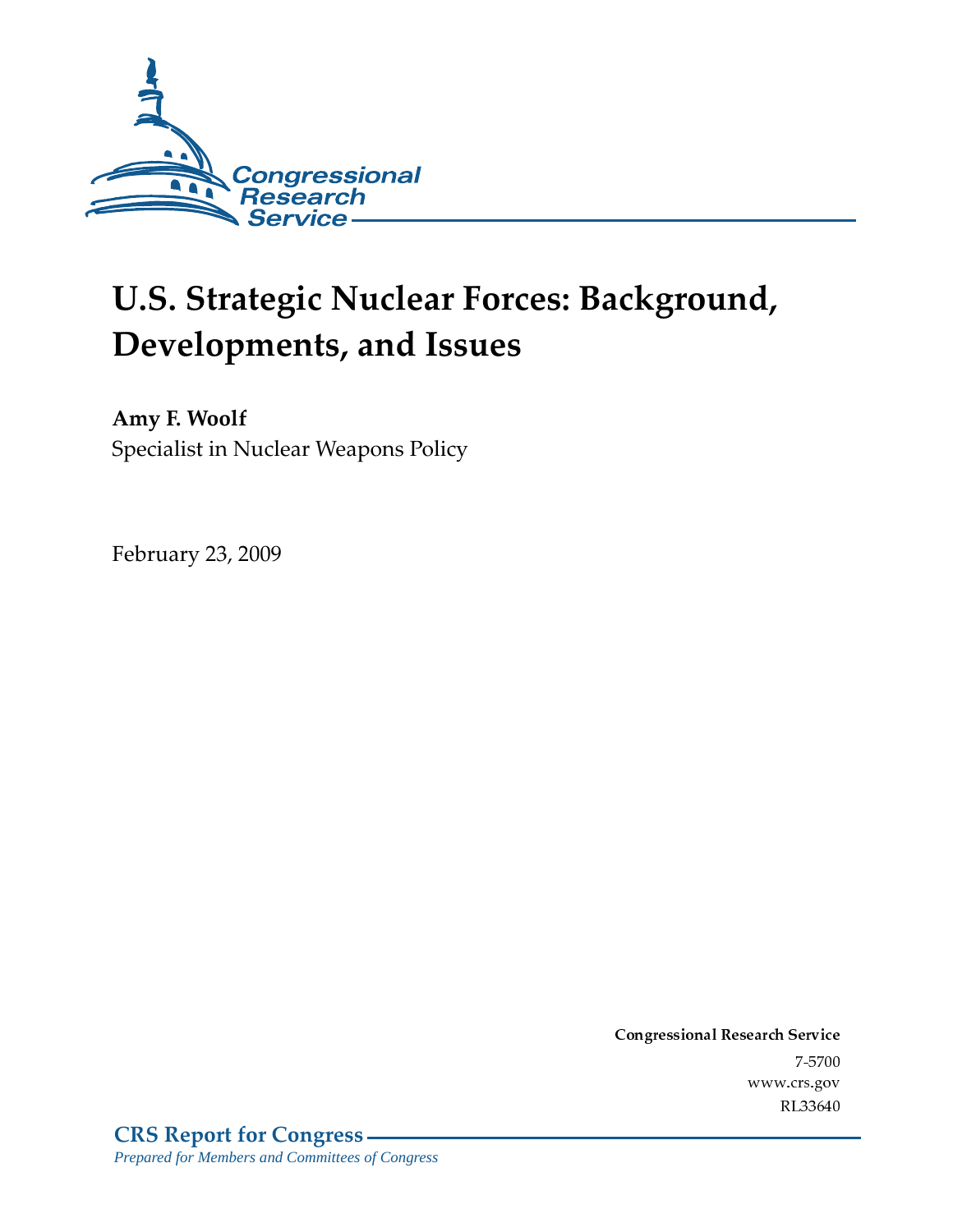## Summary

During the Cold War, the U.S. nuclear arsenal contained many types of delivery vehicles for nuclear weapons. The longer range systems, which included long-range missiles based on U.S. territory, long-range missiles based on submarines, and heavy bombers that could threaten Soviet targets from their bases in the United States, are known as strategic nuclear delivery vehicles. At the end of the Cold War, in 1991, the United States deployed more than 10,000 warheads on these delivery vehicles. That number has declined to less than 6,000 warheads today, and is slated, under the 2002 Moscow Treaty, to decline to 2,200 warheads by the year 2012.

At the present time, the U.S. land-based ballistic missile force (ICBMs) consists of 450 Minuteman III ICBMs, each deployed with between one and three warheads, for a total of 1,200 warheads. The Air Force recently deactivated all 50 of the 10-warhead Peacekeeper ICBMs; it plans to eventually deploy Peacekeeper warheads on some of the Minuteman ICBMs. It has also deactivated 50 Minuteman III missiles. The Air Force is also modernizing the Minuteman missiles, replacing and upgrading their rocket motors, guidance systems, and other components. The Air Force had expected to begin replacing the Minuteman missiles around 2018, but has decided, instead, to continue to modernize and maintain the existing missiles.

The U.S. ballistic missile submarine fleet currently consists of 14 Trident submarines; each carries 24 Trident II (D-5) missiles. The Navy has converted 4 of the original 18 Trident submarines to carry non-nuclear cruise missiles. The remaining submarines currently carry around 2,000 warheads in total, a number that will likely decline as the United States implements the Moscow Treaty. The Navy has shifted the basing of the submarines, so that nine are deployed in the Pacific Ocean and five are in the Atlantic, to better cover targets in and around Asia. It also has undertaken efforts to extend the life of the missiles and warheads so that they and the submarines can remain in the fleet past 2020.

The U.S. fleet of heavy bombers currently includes 20 B-2 bombers and 94 B-52 bombers. The B-1 bomber no longer is equipped for nuclear missions. The 2006 QDR recommended that the Air Force reduce the B-52 fleet to 56 aircraft; Congress rejected that recommendation, but will allow the fleet to decline to 76 aircraft. The Air Force has also begun to retire the nuclear-armed cruise missiles carried by B-52 bombers, leaving only about half the B-52 fleet equipped to carry nuclear weapons.

Congress has reviewed the Bush Administration's plans for U.S. strategic nuclear forces during the annual authorization and appropriations process. It has reviewed a number of questions about the future size of that force. For example, some have questioned why the United States must retain 2,200 strategic nuclear warheads. Congress may also question the Administration's plans for reductions in the Minuteman force and B-52 fleet. This report will be updated as needed.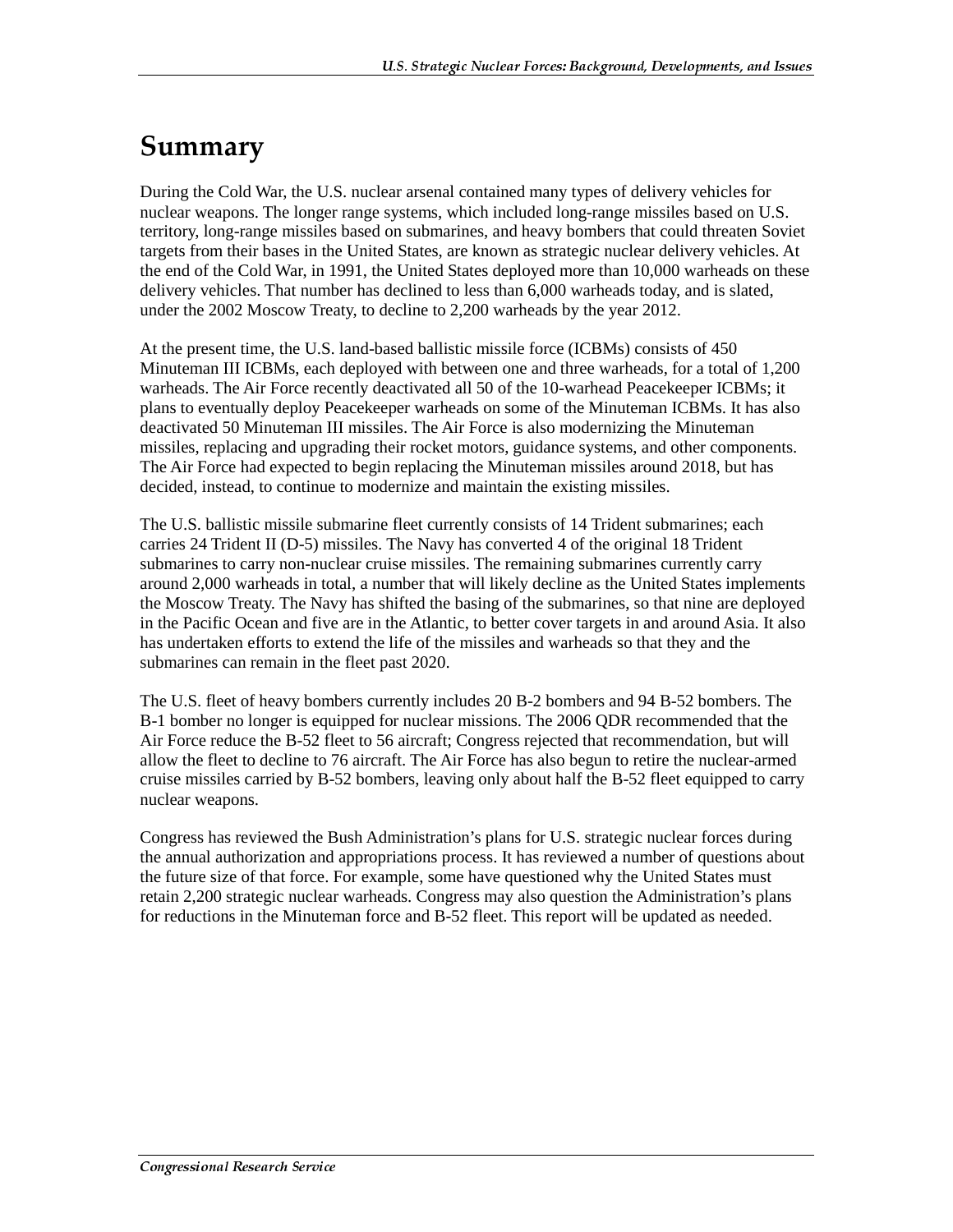## **Contents**

## Figures

## **Tables**

| Table 2. U.S. Strategic Nuclear Forces 2006 and Illustrative Strategic Nuclear Forces |  |
|---------------------------------------------------------------------------------------|--|
|                                                                                       |  |

## **Contacts**

|--|--|--|--|--|--|--|--|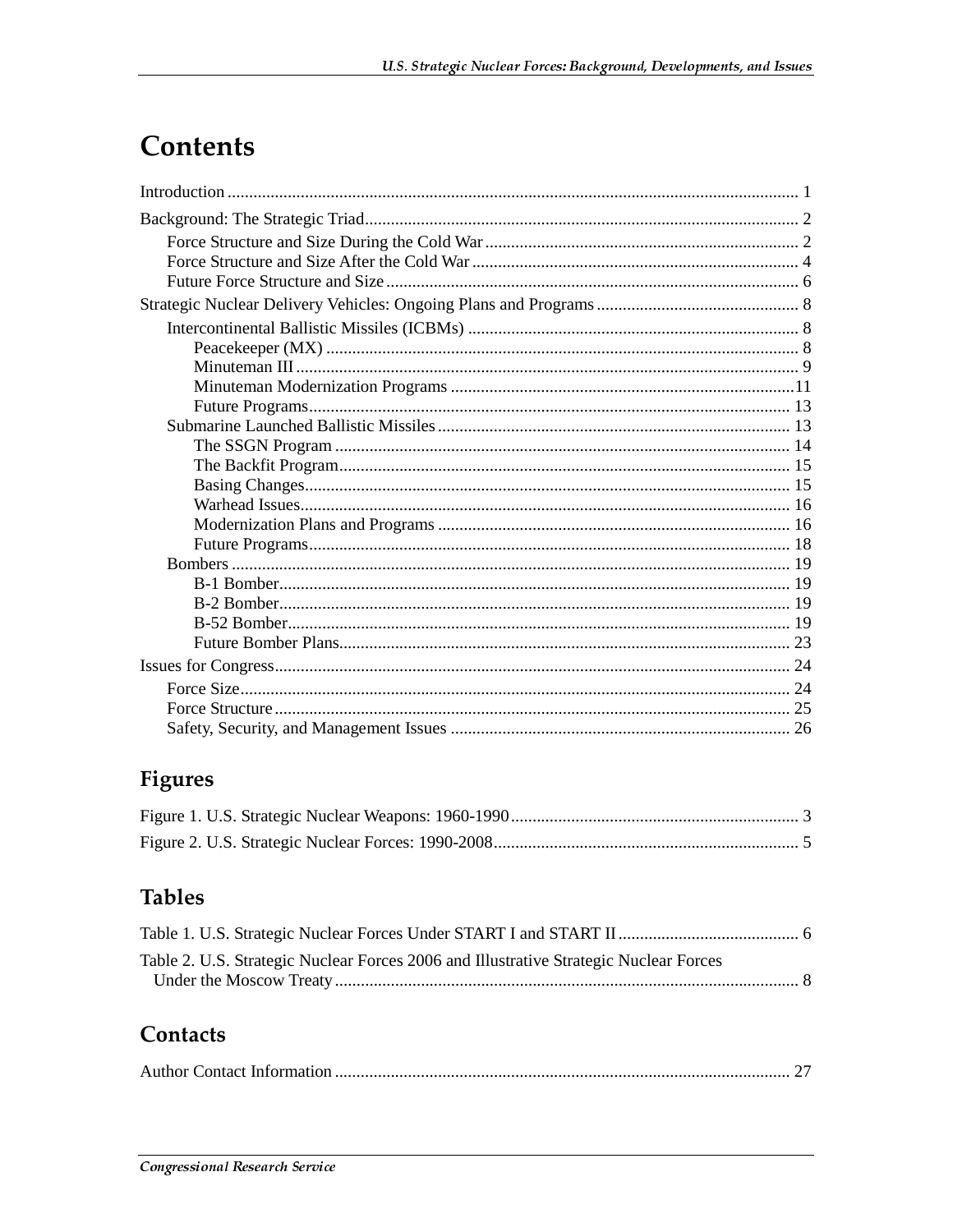## <u>Introduction</u>

During the Cold War, the U.S. nuclear arsenal contained many types of delivery vehicles for nuclear weapons, including short-range missiles and artillery for use on the battlefield, mediumrange missiles and aircraft that could strike targets beyond the theater of battle, short- and medium-range systems based on surface ships, long-range missiles based on U.S. territory and submarines, and heavy bombers that could threaten Soviet targets from their bases in the United States. The short- and medium-range systems are considered non-strategic nuclear weapons and have been referred to as battlefield, tactical, and theater nuclear weapons.<sup>1</sup> The long-range missiles and heavy bombers are known as strategic nuclear delivery vehicles.

In 1990, as the Cold War was drawing to a close and the Soviet Union was entering its final year, the United States had more than 12,000 nuclear warheads deployed on 1,875 strategic nuclear delivery vehicles.<sup>2</sup> As of July 1, 2008, according to the counting rules in the Strategic Arms Reduction Treaty (START), the United States had reduced to 5,951 nuclear warheads on 1,214 strategic nuclear delivery vehicles.<sup>3</sup> According to the State Department, the United States had reduced its number of operationally deployed warheads, a number that excludes many warheads that count under START, to 2,871 by the end of December 2007.<sup>4</sup> Under the terms of the 2002 Strategic Offensive Reduction Treaty (known as the Moscow Treaty) between the United States and Russia, this number is to decline to no more than 2,200 operationally deployed strategic nuclear warheads by the end of  $2012<sup>5</sup>$ 

Although these numbers do not count the same categories of nuclear weapons, they indicate that the number of deployed warheads on U.S. strategic nuclear forces will decline significantly in the two decades following the end of the Cold War. Yet, nuclear weapons continue to play a key role in U.S. national security strategy, and the United States does not, at this time, plan to either eliminate its nuclear weapons or abandon the strategy of nuclear deterrence that has served as a core concept in U.S. national security strategy for more than 50 years.<sup>6</sup> During the 2008 election campaign, then candidate Obama stated that he supported the goal of working to eliminate all

<sup>1</sup> For a detailed review of U.S. nonstrategic nuclear weapons see, CRS Report RL32572, *Nonstrategic Nuclear Weapons*, by Amy F. Woolf.

 $^2$  Natural Resources Defense Council. Table of U.S. Strategic Offensive Force Loadings. Archive of Nuclear Data.

http://www.nrdc.org/nuclear/nudb/datab1.asp The same source indicates that the Soviet Union, in 1990, had just over 11,000 warheads on 2,332 strategic nuclear delivery vehicles.

 $3$  Russia, by the same accounting, had 4,138 warheads on 839 delivery vehicles. See U.S. Department of State, Bureau of Verification, Compliance and Inspection. Fact Sheet. START Aggregate Numbers of Strategic Offensive Weapons. April 1, 2007. Washington, DC.

<sup>&</sup>lt;sup>4</sup> The State Department did not provide an unclassified estimate for Russia's current force of operationally deployed warheads. See, U.S. Department of State, Bureau of Verification, Compliance, and Inspection. 2008 Annual Report on Implementation of the Moscow Treaty. May 13, 2008. p. 2.

 $5$  The START Treaty counts more than just "operationally deployed" warheads, as its data base includes warheads that would count on retired missiles until the launchers for those missiles are destroyed. The United States has maintained some ICBM and SLBM launchers after retiring the missiles, so the warheads attributed to these launchers still count.

<sup>&</sup>lt;sup>6</sup> The Bush Administration emphasized this point in early 2002, when presenting the results of the 2001 Nuclear Posture Review (NPR). Douglas Feith, the Undersecretary of Defense for Policy, stated that nuclear weapons "continue to be essential to our security, and that of our friends and allies." See U.S. Senate. Committee on Armed Services. Statement of the Honorable Douglas J. Feith, Undersecretary of Defense For Policy. February 14, 2002.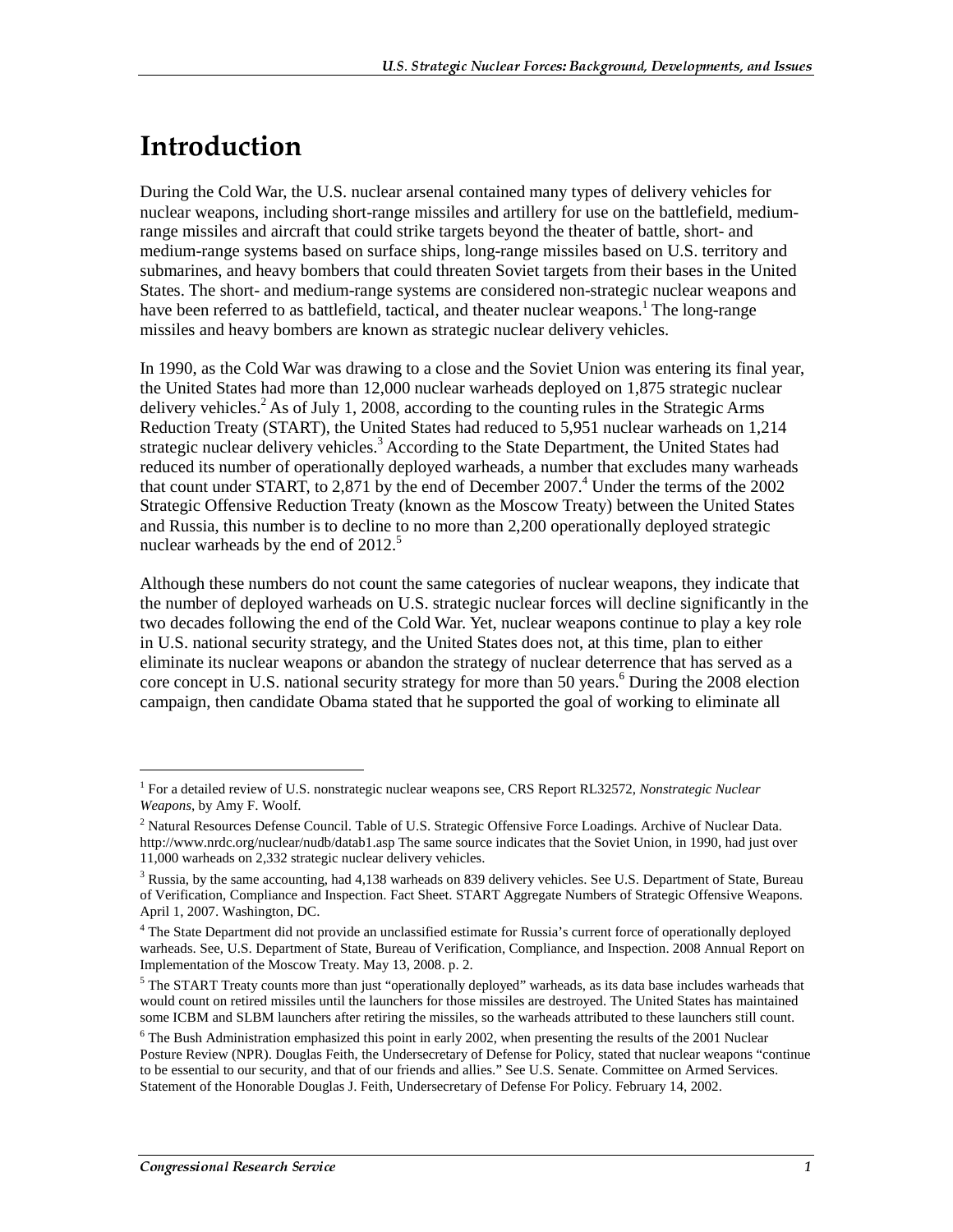nuclear weapons, but he also stated that "America will not disarm unilaterally," and that "as long as nuclear weapons exist, I will retain a strong, safe, secure, and reliable nuclear deterrent.... "<sup>7</sup>

The Bush Administration, after completing the 2002 Nuclear Posture Review (NPR) indicated that the United States would reduce its forces to 2,200 operationally deployed warheads, the number and concept codified in the Moscow Treaty, but it did not identify the specific combination of delivery vehicles or warhead loadings that the United States would maintain to reach the specified number. Subsequent Pentagon studies, including the Strategic Capabilities Assessment in 2005 and the 2006 Quadrennial Defense Review (QDR), offered further guidance on strategic nuclear force structure. As the United States reduces its deployed forces to meet the mandates of the Moscow Treaty, it is likely also to pursue programs that will allow it to modernize and adjust its strategic forces so that they remain capable in the years that follow. A number of factors could influence decisions about these programs, including budget, political, and strategic considerations, along with standard capabilities assessments.

This report reviews the ongoing programs that will affect the expected size and shape of the U.S. strategic nuclear force structure. It begins with an overview of this force structure during the Cold War, and summarizes the reductions and changes that have occurred since 1991. It then offers details about each category of delivery vehicle—land-based intercontinental ballistic missiles (ICBMs), submarine launched ballistic missiles (SLBMs) and heavy bombers—focusing on their current deployments and ongoing and planned modernization programs. The report concludes with a discussion of issues related to decisions about the future size and shape of the U.S. strategic nuclear force.

## **Background: The Strategic Triad**

## **Force Structure and Size During the Cold War**

Since the early 1960s the United States has maintained a "triad" of strategic nuclear delivery vehicles,<sup>8</sup> The United States first developed these three types of nuclear delivery vehicles, in large part, because each of the military services wanted to play a role in the U.S. nuclear arsenal. However, during the 1960s and 1970s, analysts developed a more reasoned rationale for the nuclear "triad." They argued that these different basing modes had complementary strengths and weaknesses. They would enhance deterrence and discourage a Soviet first strike because they complicated Soviet attack planning and ensured the survivability of a significant portion of the U.S. force in the event of a Soviet first strike.<sup>9</sup> The different characteristics might also strengthen

<sup>7</sup> "Arms Control Today 2008 Presidential Q&A: Democratic Candidate Barack Obama," *Arms Control Today*, September 24, 20008.

<sup>&</sup>lt;sup>8</sup> When announcing the results of the Nuclear Posture Review in 2002, the Bush Administration identified a "new triad" of weapons systems and capabilities. This conceptual framework differs from the "old" triad in that it outlines how a broad set of capabilities that contribute to U.S. security, as opposed to the "old triad," which described a mix of specific weapons systems. In the "new triad," nuclear weapons and precision-guided conventional weapons combine as "offensive strike" forces. Missile defenses represent the second leg of the triad, and a "responsive infrastructure" serves the third leg. For more details see CRS Report RL31623, *U.S. Nuclear Weapons: Changes in Policy and Force Structure*, by Amy F. Woolf.

<sup>9</sup> U.S. Department of Defense. *Annual Report to Congress, Fiscal Year 1989*, by Frank Carlucci, Secretary of Defense. February 18, 1988. Washington, 1988. p. 54.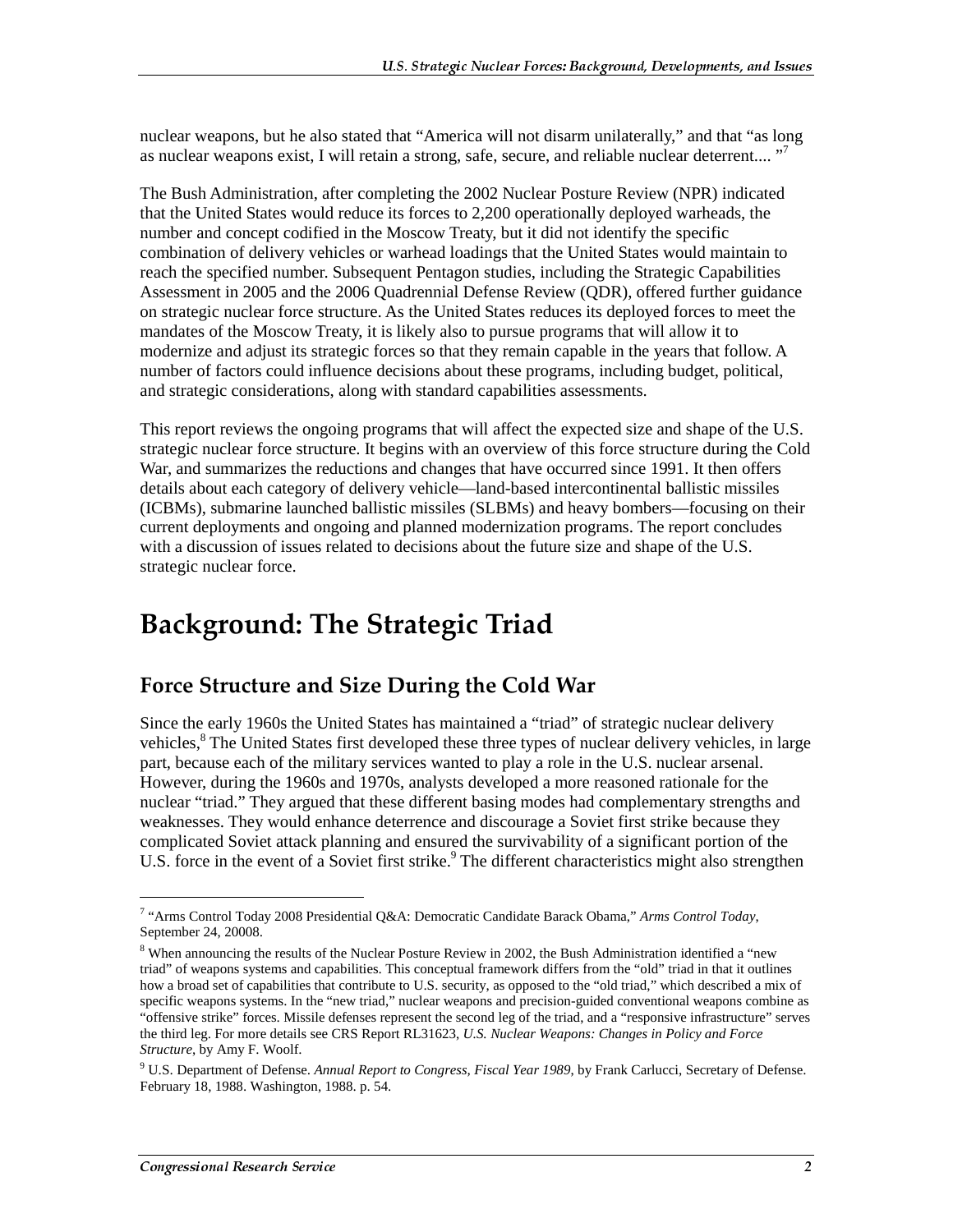the credibility of U.S. targeting strategy. For example, ICBMs eventually had the accuracy and prompt responsiveness needed to attack hardened targets such as Soviet command posts and ICBM silos, SLBMs had the survivability needed to complicate Soviet efforts to launch a disarming first strike and to retaliate if such an attack were attempted, $^{10}$  and heavy bombers could be dispersed quickly and launched to enhance their survivability, and they could be recalled to their bases if a crisis did not escalate into conflict.

According to unclassified estimates, the number of delivery vehicles (ICBMs, SLBMs, and nuclear-capable bombers) in the U.S. force structure grew steadily through the mid-1960s, with the greatest number of delivery vehicles, 2,268, deployed in  $1967$ .<sup>11</sup> The number then held relatively steady through 1990, at between 1,875 and 2,200 ICBMs, SLBMs, and heavy bombers. The number of warheads carried on these delivery vehicles increased sharply through 1975, then, after a brief pause, again rose sharply in the early 1980s, peaking at around 13,600 warheads in 1987. **Figure 1** displays the increases in delivery vehicles and warheads between 1960, when the United States first began to deploy ICBMs, and 1990, the year before the United States and Soviet Union signed the Strategic Arms Reduction Treaty (START).



Figure 1. U.S. Strategic Nuclear Weapons: 1960-1990

Source: Natural Resources Defense Council, Archive of Nuclear Data.

The sharp increase in warheads in the early 1970s reflects the deployment of ICBMs and SLBMs with multiple warheads, known as MIRVs (multiple independent reentry vehicles). In particular, the United States began to deploy the Minuteman III ICBM, with 3 warheads on each missile, in 1970, and the Poseidon SLBM, which could carry 10 warheads on each missile, in 1971.<sup>12</sup> The

 $10$  In the early 1990s, SLBMs also acquired the accuracy needed to attack many hardened sites in the former Soviet Union.

<sup>&</sup>lt;sup>11</sup> Natural Resources Defense Council. Table of U.S. Strategic Offensive Force Loadings. Archive of Nuclear Data. http://www.nrdc.org/nuclear/nudb/datab1.asp

<sup>&</sup>lt;sup>12</sup> GlobalSecurity.org LGM Minuteman III History and Poseidon C-3 History. http://www.globalsecurity.org/wmd/ systems/lgm-30\_3-hist.htm and [http://www.globalsecurity.org/wmd/systems/c-3.htm]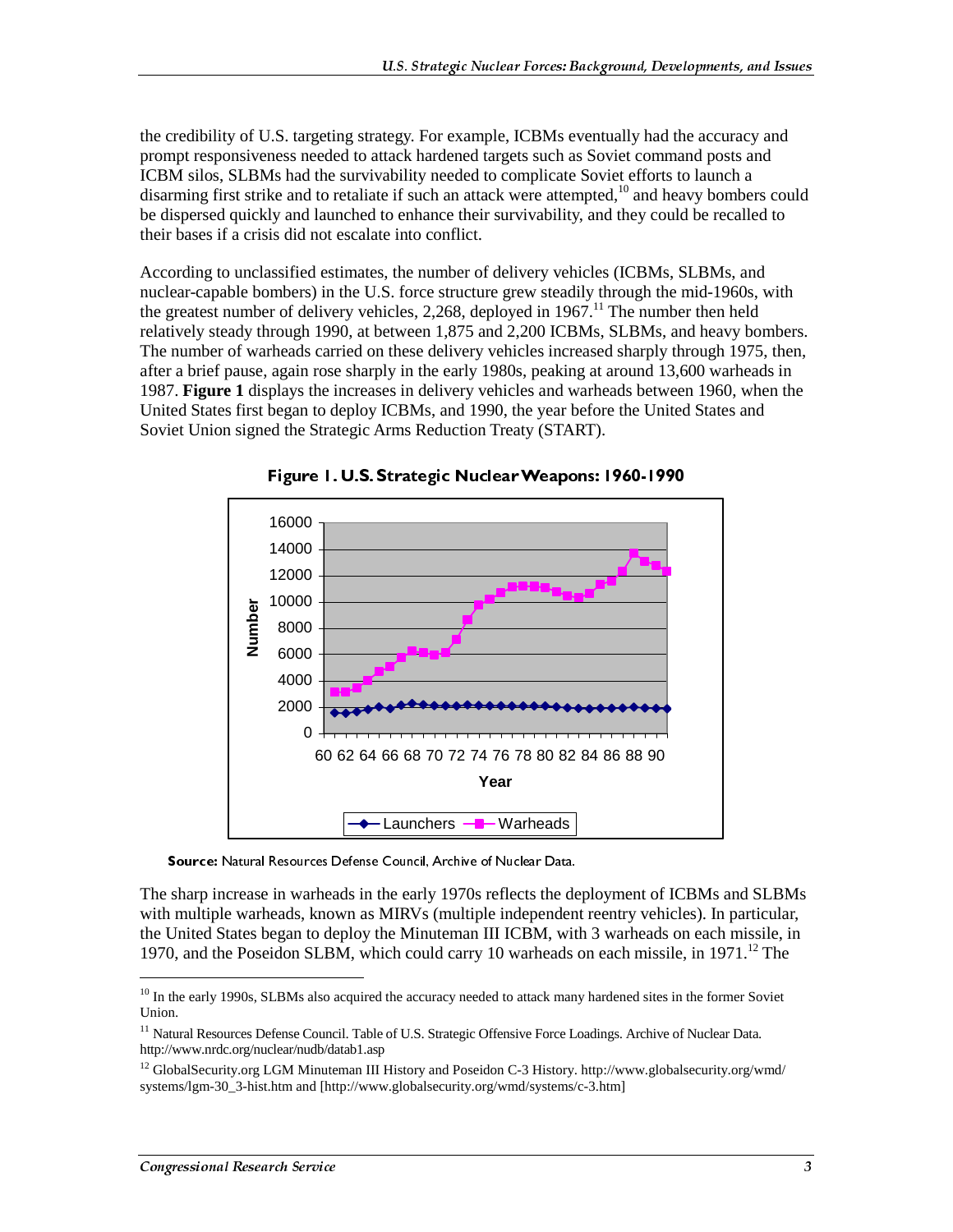increase in warheads in the mid-1980s reflects the deployment of the Peacekeeper (MX) ICBM, which carried 10 warheads on each missile.

In 1990, before it concluded the START Treaty, the United States deployed a total of around 12,304 warheads on its ICBMs, SLBMs, and heavy bombers. The ICBM force consisted of single-warhead Minuteman II missiles, 3-warhead Minuteman III missiles, and 10-warhead Peacekeeper (MX) missiles, for a total force of 2,450 warheads on 1,000 missiles. The submarine force included Poseidon submarines with Poseidon C-3 and Trident I (C-4) missiles, and the newer Trident submarines with Trident I, and some Trident II (D-5) missiles. The total force consisted of 5,216 warheads on around 600 missiles.<sup>13</sup> The bomber force centered on 94 B-52H bombers and 96 B-1 bombers, along with many of the older B-52G bombers and 2 of the brand new (at the time) B-2 bombers. This force of 260 bombers could carry over 4,648 weapons.

## **Force Structure and Size After the Cold War**

During the 1990s, the United States reduced the numbers and types of weapons in its strategic nuclear arsenal, both as a part of its modernization process and in response to the limits in the 1991 START Treaty. The United States continued to maintain a triad of strategic nuclear forces, however, with warheads deployed on ICBMs, SLBMs, and bombers. According to the Department of Defense, this mix of forces not only offered the United States a range of capabilities and flexibility in nuclear planning and complicated an adversary's attack planning, but also hedged against unexpected problems in any single delivery system. This latter issue became more of a concern in this time period, as the United States retired many of the different types of warheads and missiles that it had deployed over the years, reducing the redundancy in its force.

The 1991 START Treaty limited the United States to a maximum of 6,000 total warheads, and 4,900 warheads on ballistic missiles, deployed on up to 1,600 strategic offensive delivery vehicles. However, the Treaty did not count the actual number of warheads deployed on each type of ballistic missile or bomber. Instead, it used "counting rules" to determine how many warheads would count against the Treaty's limits. For ICBMs and SLBMs, this number usually equaled the actual number of warheads deployed on the missile. Bombers, however, used a different system. Bombers that were not equipped to carry air-launched cruise missiles (the B-1 and B-2 bombers) counted as one warhead; bombers equipped to carry air-launched cruise missiles (B-52 bombers) could carry 20 missiles, but would only count as 10 warheads against the Treaty limits. These rules have led to differing estimates of then numbers of warheads on U.S. strategic nuclear forces during the 1990s; some estimates count only those warheads that count against the Treaty while others count all the warheads that could be carried by the deployed delivery systems.

<sup>&</sup>lt;sup>13</sup> The older Poseidon submarines were in the process of being retired, and the number of missiles and warheads in the submarine fleet dropped quickly in the early 1990s, to around 2,688 warheads on 336 missiles by 1993. See Natural Resources Defense Council. Table of U.S. Strategic Offensive Force Loadings. Archive of Nuclear Data. http://www.nrdc.org/nuclear/nudb/datab1.asp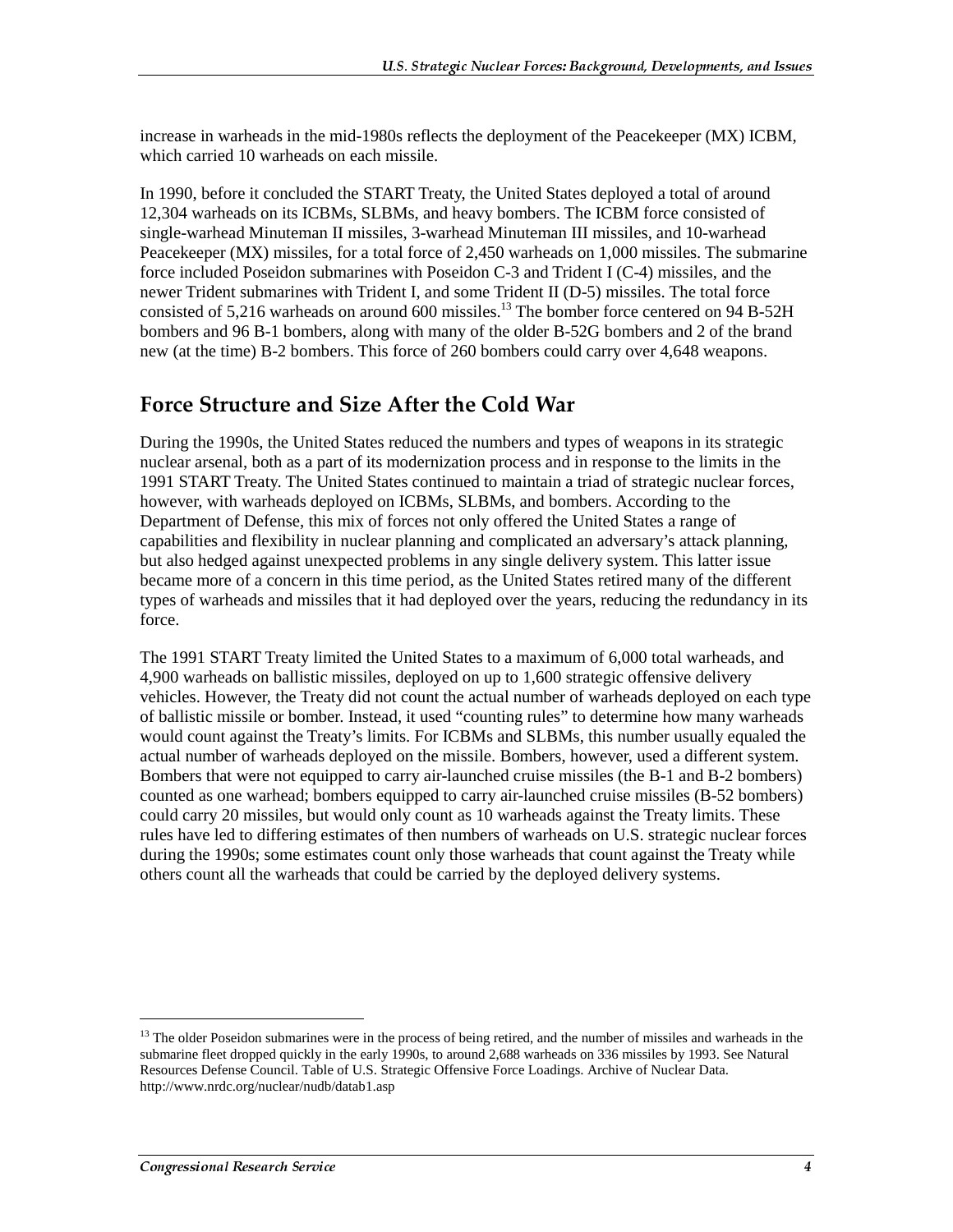

Figure 2. U.S. Strategic Nuclear Forces: 1990-2008

Source: Natural Resources Defense Council, Archive of Nuclear Data.

According to the data from the Natural Resources Defense Council, the United States reduced its nuclear weapons from 9,300 warheads on 1,239 delivery vehicles in 1991 to 6,196 warheads on 1,064 delivery vehicles when it completed the implementation of START in 2001. By 2008, the United States had reduced its forces to approximately 3,500 warheads on around 900 delivery vehicles. These numbers appear in **Figure 2**. During the 1990s, the United States continued to add to its Trident fleet, reaching a total of 18 submarines. It retired all of its remaining Poseidon submarines and all of the single-warhead Minuteman II missiles. It continued to deploy B-2 bombers, reaching a total of 21, and removed some of the older B-52G bombers from the nuclear fleet. Consequently, in 2001, its warheads were deployed on 18 Trident submarines with 24 missiles on each submarine and 6 or 8 warheads on each missile; 500 Minuteman III ICBMs, with one or 3 warheads on each missile; 50 Peacekeeper (MX) missiles, with 10 warheads on each missile; 94 B-52H bombers, with up to 20 cruise missiles on each bomber; and 21 B-2 bombers with up to 16 bombs on each aircraft.

The United States and Russia signed a second START Treaty in early 1993. Under this Treaty, the United States would have had to reduce its strategic offensive nuclear weapons to between 3,000 and 3,500 accountable warheads. In 1994, the Department of Defense decided that, to meet this limit, it would deploy a force of 500 Minuteman III ICBMs with one warhead on each missile, 14 Trident submarines with 24 missiles on each submarine and 5 warheads on each missile, 76 B-52 bombers, and 21 B-2 bombers. The Air Force would eliminate 50 Peacekeeper ICBMs and reorient the B-1 bombers to non-nuclear missions; the Navy would retire 4 Trident submarines (it later decided to convert these submarines to carry conventional weapons). This Treaty never entered into force and Congress prevented the Clinton Administration from reducing U.S. forces unilaterally to START II limits. Nevertheless, the Navy and Air Force continued to plan for the forces described above, and eventually implemented those changes. **Table 1** displays the forces the United States had deployed in 2001, after completing the START I reductions. It also includes those that it would have deployed under START II, in accordance the with 1994 decisions.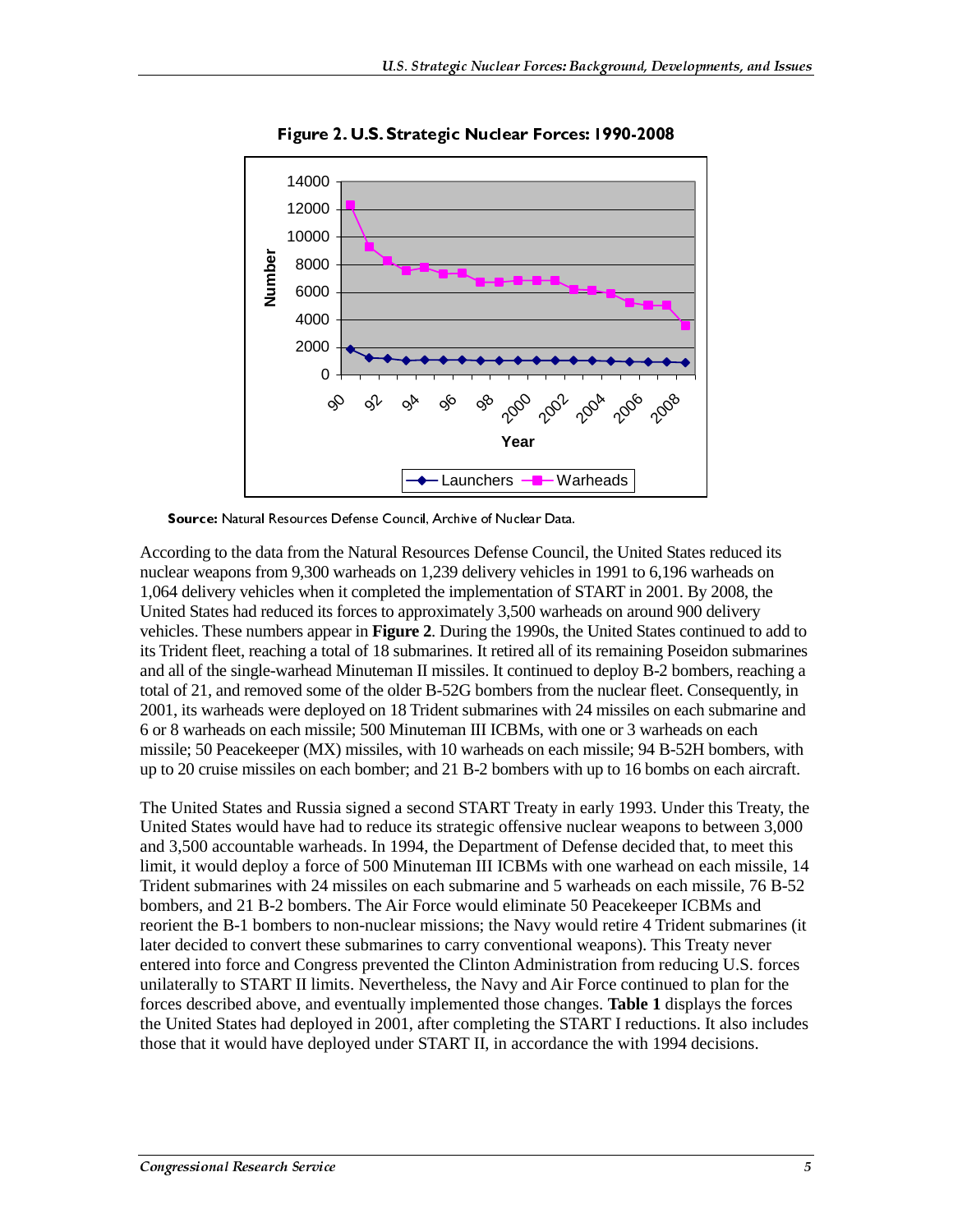|                                                                                                                                                                                                                                                                                                                                                                                                                                                                                                                                                                                                                                                                                                                                                                                                                                                                                                                                                                                                                                                                                                                                                                                                                                                                                                                                                                                                                                                                                                                                                                                                                               | Deployed under START I (2001) |                                                                                                   | <b>Planned for START II</b> |                         |
|-------------------------------------------------------------------------------------------------------------------------------------------------------------------------------------------------------------------------------------------------------------------------------------------------------------------------------------------------------------------------------------------------------------------------------------------------------------------------------------------------------------------------------------------------------------------------------------------------------------------------------------------------------------------------------------------------------------------------------------------------------------------------------------------------------------------------------------------------------------------------------------------------------------------------------------------------------------------------------------------------------------------------------------------------------------------------------------------------------------------------------------------------------------------------------------------------------------------------------------------------------------------------------------------------------------------------------------------------------------------------------------------------------------------------------------------------------------------------------------------------------------------------------------------------------------------------------------------------------------------------------|-------------------------------|---------------------------------------------------------------------------------------------------|-----------------------------|-------------------------|
| <b>System</b>                                                                                                                                                                                                                                                                                                                                                                                                                                                                                                                                                                                                                                                                                                                                                                                                                                                                                                                                                                                                                                                                                                                                                                                                                                                                                                                                                                                                                                                                                                                                                                                                                 | Launchers                     | Accountable<br><b>Warheads</b> <sup>a</sup>                                                       | Launchers                   | Accountable<br>Warheads |
| Minuteman III ICBMs                                                                                                                                                                                                                                                                                                                                                                                                                                                                                                                                                                                                                                                                                                                                                                                                                                                                                                                                                                                                                                                                                                                                                                                                                                                                                                                                                                                                                                                                                                                                                                                                           | 500                           | 1,200                                                                                             | 500                         | 500                     |
| Peacekeeper ICBMs                                                                                                                                                                                                                                                                                                                                                                                                                                                                                                                                                                                                                                                                                                                                                                                                                                                                                                                                                                                                                                                                                                                                                                                                                                                                                                                                                                                                                                                                                                                                                                                                             | 50                            | 500                                                                                               | 0                           | 0                       |
| <b>Trident   Missiles</b>                                                                                                                                                                                                                                                                                                                                                                                                                                                                                                                                                                                                                                                                                                                                                                                                                                                                                                                                                                                                                                                                                                                                                                                                                                                                                                                                                                                                                                                                                                                                                                                                     | 68                            | 1,008                                                                                             | 0                           | $\Omega$                |
| <b>Trident II Missiles</b>                                                                                                                                                                                                                                                                                                                                                                                                                                                                                                                                                                                                                                                                                                                                                                                                                                                                                                                                                                                                                                                                                                                                                                                                                                                                                                                                                                                                                                                                                                                                                                                                    | 264                           | 2.112                                                                                             | 336                         | 1,680                   |
| B-52 H Bombers (ALCM)                                                                                                                                                                                                                                                                                                                                                                                                                                                                                                                                                                                                                                                                                                                                                                                                                                                                                                                                                                                                                                                                                                                                                                                                                                                                                                                                                                                                                                                                                                                                                                                                         | 97                            | 970                                                                                               | 76                          | 940                     |
| B-52 H Bombers (non-<br>ALCM)                                                                                                                                                                                                                                                                                                                                                                                                                                                                                                                                                                                                                                                                                                                                                                                                                                                                                                                                                                                                                                                                                                                                                                                                                                                                                                                                                                                                                                                                                                                                                                                                 | 47                            | 47                                                                                                | 0                           | 0                       |
| B-1 Bombersb                                                                                                                                                                                                                                                                                                                                                                                                                                                                                                                                                                                                                                                                                                                                                                                                                                                                                                                                                                                                                                                                                                                                                                                                                                                                                                                                                                                                                                                                                                                                                                                                                  | 90                            | 90                                                                                                | 0                           | 0                       |
| <b>B-2 Bombers</b>                                                                                                                                                                                                                                                                                                                                                                                                                                                                                                                                                                                                                                                                                                                                                                                                                                                                                                                                                                                                                                                                                                                                                                                                                                                                                                                                                                                                                                                                                                                                                                                                            | 20                            | 20                                                                                                | 2 <sub>1</sub>              | 336                     |
| Total                                                                                                                                                                                                                                                                                                                                                                                                                                                                                                                                                                                                                                                                                                                                                                                                                                                                                                                                                                                                                                                                                                                                                                                                                                                                                                                                                                                                                                                                                                                                                                                                                         | 1,237                         | 5,948                                                                                             | 933                         | 3.456                   |
| can carry up to 20 ALCMs.<br>b.<br><b>Future Force Structure and Size</b><br>The Bush Administration stated in late 2001 that the United States would reduce its strategic<br>nuclear forces to 1,700-2,200 "operationally deployed warheads" over the next decade. <sup>14</sup> This<br>goal was codified in the 2002 Moscow Treaty. According to the Administration, operationally<br>deployed warheads are those deployed on missiles and stored near bombers on a day-to-day basis.<br>They are the warheads that would be available immediately, or in a matter of days, to meet<br>"immediate and unexpected contingencies." <sup>15</sup> The Administration also indicated that the United<br>States would retain a triad of ICBMs, SLBMs, and heavy bombers for the foreseeable future. It<br>did not, however, offer a rationale for this traditional "triad," although the points raised in the past<br>about the differing and complementary capabilities of the systems probably still pertain. Admiral<br>James Ellis, the former Commander of the U.S. Strategic Command (STRATCOM) highlighted<br>this when he noted in a 2005 interview, that the ICBM force provides responsiveness, the SLBM<br>force provides survivability, and bombers provide flexibility and recall capability. <sup>16</sup><br>The Bush Administration did not specify how it would reduce the U.S. arsenal from around 6,000<br>warheads to the lower level of 2,200 operationally deployed warheads, although it did identify<br>some force structure changes that would account for part of the reductions. Specifically, after |                               | Although they still count under START I, B-1 bombers are no longer equipped for nuclear missions. |                             |                         |

|  |  | Table I. U.S. Strategic Nuclear Forces Under START I and START II |
|--|--|-------------------------------------------------------------------|
|  |  |                                                                   |

### **Future Force Structure and Size**

<sup>&</sup>lt;sup>14</sup> President Bush announced the U.S. intention to reduce its forces on November 13, 2001, during a summit with Russia's President Vladimir Putin. The United States and Russia codified these reductions in a Treaty signed in May 2002. See CRS Report RL31448, *Nuclear Arms Control: The Strategic Offensive Reductions Treaty*, by Amy F. Woolf.

<sup>&</sup>lt;sup>15</sup> U.S. Senate. Committee on Armed Services. Statement of the Honorable Douglas J. Feith, Undersecretary of Defense For Policy. February 14, 2002.

<sup>16</sup> Hebert, Adam. The Future Missile Force. *Air Force Magazine*. October 2005.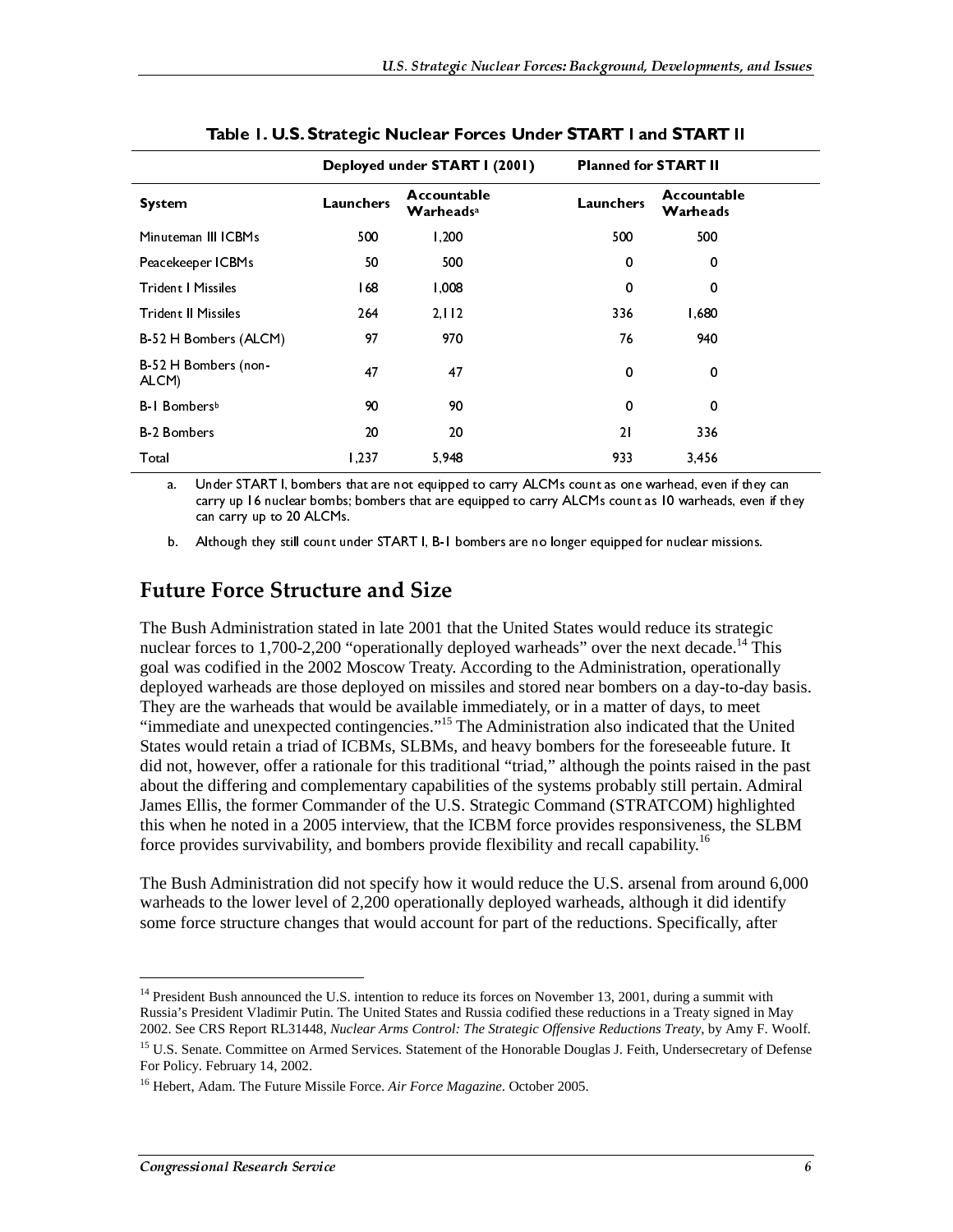Congress removed its restrictions,<sup>17</sup> the United States would eliminate the 50 Peacekeeper ICBMs, reducing by 500 the total number of operationally deployed ICBM warheads. It would also continue with plans to remove 4 Trident submarines from service, and convert those ships to carry non-nuclear guided missiles. These submarines would have counted as 476 warheads under the START Treaty's rules. These changes reduced U.S. forces to around 5,000 warheads on 950 delivery vehicles in 2006; this reduction appears in **Figure 2**. The Bush Administration also noted that two of the Trident submarines remaining in the fleet would be in overhaul at any given time. The warheads that could be carried on those submarines would not count against the Moscow Treaty limits because they would not be "operationally deployed." This would further reduce the U.S. deployed force by 200-400 warheads.

The Bush Administration, through the 2005 Strategic Capabilities Assessment and 2006 Quadrennial Defense Review, announced additional changes in U.S. ICBMs, SLBMs, and bomber forces; these include the elimination of 50 Minuteman III missiles and several hundred air-launched cruise missiles. (These are discussed in more detail below.) It is not clear whether these changes would reduce the number of operationally deployed warheads enough to meet the Treaty limit of 2,200 warheads. The outcome depends on how many warheads are carried by each of the remaining Trident and Minuteman missiles and how many bomber weapons remain in the U.S. arsenal. The United States could reach the Treaty limits by reducing the number of delivery vehicles, by reducing the number of warheads carried on each delivery vehicle, or by altering the way it counts the warheads on its delivery vehicles.

Unlike START, the Moscow Treaty does not contain definitions or counting rules that help determine the number of treaty-accountable warheads. It also does not contain any monitoring provisions that would assist the nations in verifying compliance with the Treaty. Further, neither side has to declare how many warheads are deployed on any particular type of delivery vehicle. Theoretically, each missile could carry a different number of warheads without either side having to reveal the individual loadings, or even the loadings attributed to any given portion of the force. Each simply has to declare the total number of warheads that it has designated as "operationally deployed" and that it, therefore, counts under the Treaty limits.

**Table 2** identifies an illustrative force structure that the United States might deploy under the Moscow Treaty, and compares it with U.S. operational strategic nuclear forces in 2008. This structure is consistent with the statements and adjustments the Administration has made, to date, but does not postulate any further reductions in the number of delivery vehicles. The table also displays a range for the number of warheads that could be carried by each "leg" of the triad, even though, as was just noted, this estimate remains highly speculative.

<sup>&</sup>lt;sup>17</sup> Beginning in FY1996, and continuing through the end of the Clinton Administration, Congress had prohibited the use of any DOD funds for the elimination of strategic nuclear delivery vehicles, below START I levels, until START II entered into force. See, for example, the FY1998 Defense Authorization Act (P.L. 105-85, Sec. 1302). Congress lifted this restriction in the FY2002 Defense Authorization Act (P.L. 107-107, Sec. 1031).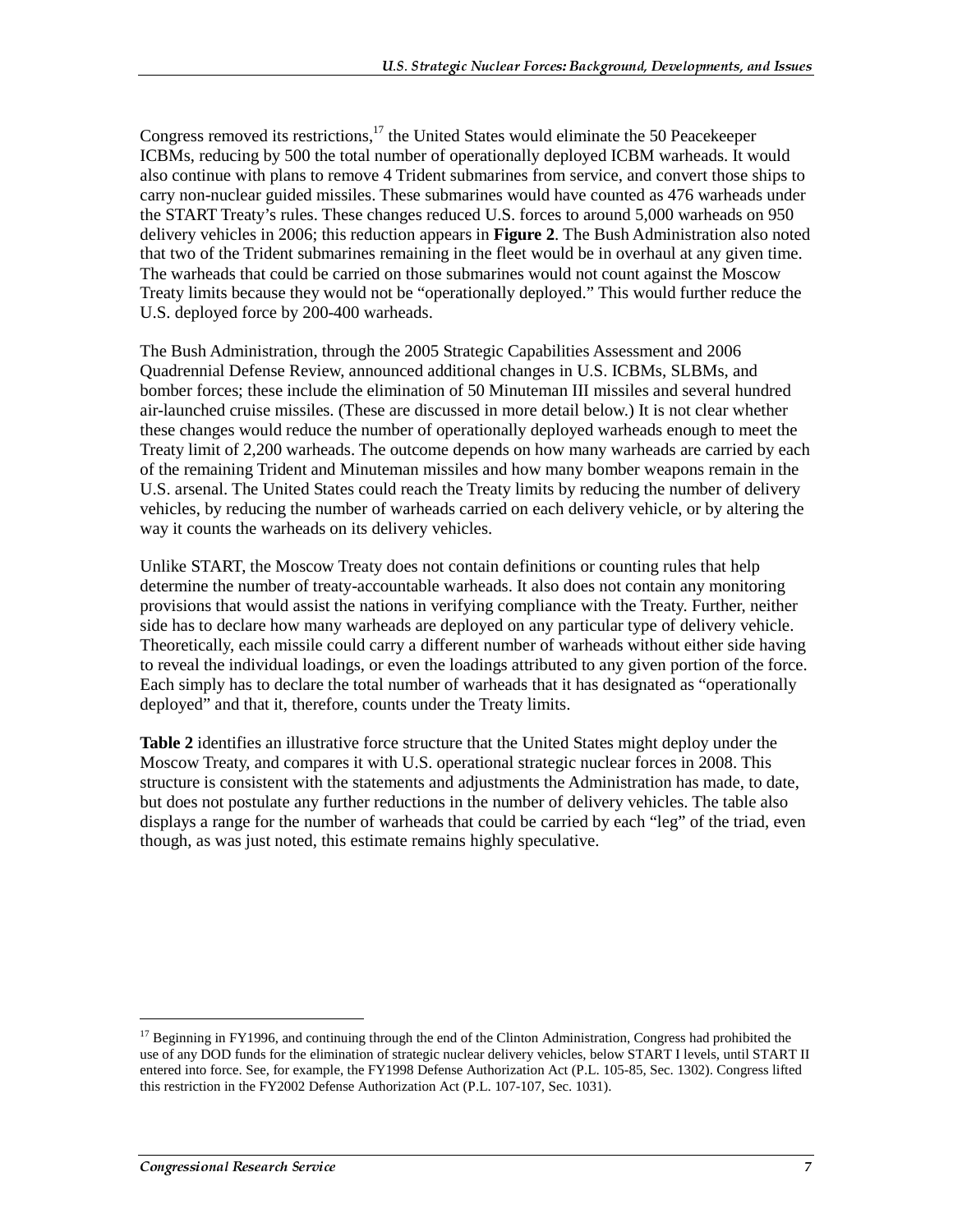|                                                                                                                 |                     | Forces in 2008                                              |                                                                                        | Possible forces in 2012                        |                                                                                                                                                                                                                |  |
|-----------------------------------------------------------------------------------------------------------------|---------------------|-------------------------------------------------------------|----------------------------------------------------------------------------------------|------------------------------------------------|----------------------------------------------------------------------------------------------------------------------------------------------------------------------------------------------------------------|--|
| <b>System</b>                                                                                                   |                     | Launchers<br>Accountable<br>Warheads                        |                                                                                        | Operational Warheads <sup>a</sup><br>Launchers |                                                                                                                                                                                                                |  |
|                                                                                                                 | Minuteman III ICBMs | 450                                                         | 1,200                                                                                  | 450                                            | 450-600                                                                                                                                                                                                        |  |
| <b>Trident II Missiles</b>                                                                                      |                     | 336                                                         | 2.688                                                                                  | 288b                                           | $1,056$ $1,152$                                                                                                                                                                                                |  |
| <b>B-52H Bombers</b>                                                                                            |                     | 95                                                          | 950                                                                                    | 56c                                            | 300 550                                                                                                                                                                                                        |  |
| <b>B-2 Bombers</b>                                                                                              |                     | 2 <sub>1</sub>                                              | 336                                                                                    | 20 <sup>d</sup>                                | 200 350                                                                                                                                                                                                        |  |
| 952<br>Total                                                                                                    |                     | 5, 174                                                      | 932                                                                                    | 2,200                                          |                                                                                                                                                                                                                |  |
|                                                                                                                 |                     | Source: U.S. Department of State, Fact Sheet; CRS Estimates |                                                                                        |                                                |                                                                                                                                                                                                                |  |
| a.                                                                                                              |                     |                                                             |                                                                                        |                                                | These estimates are highly speculative, but reflect reports of possible changes in deployed forces.                                                                                                            |  |
| The launcher total for Trident submarines counts only 12 vessels, excluding the 2 submarines in overhaul.<br>b. |                     |                                                             |                                                                                        |                                                |                                                                                                                                                                                                                |  |
| c.                                                                                                              |                     |                                                             | would count under the Moscow Treaty is not affected by the number of deployed bombers. |                                                | Congress rejected the Air Force plan for the B-52 fleet, and, in the FY2007 Defense Authorization Act,<br>mandated that the Air Force retain 75 B-52 bombers through 2018; however, the number of weapons that |  |
| d.                                                                                                              | February 2008.      |                                                             |                                                                                        |                                                | The number of B-2 bombers has declined by one, after a B-2 crashed on take-off from Guam on late                                                                                                               |  |
|                                                                                                                 | and Programs        |                                                             | <b>Intercontinental Ballistic Missiles (ICBMs)</b>                                     |                                                | <b>Strategic Nuclear Delivery Vehicles: Ongoing Plans</b>                                                                                                                                                      |  |
|                                                                                                                 | Peacekeeper (MX)    |                                                             |                                                                                        |                                                |                                                                                                                                                                                                                |  |
| warhead ICBMs, so the United States would have had to eliminate these missiles while                            |                     |                                                             |                                                                                        |                                                | In the late 1980s, the United States deployed 50 Peacekeeper ICBMs, each with 10 warheads, at<br>F.E. Warren Air Force Base in Wyoming. The 1993 START II Treaty would have banned multiple                    |  |

#### Table 2. U.S. Strategic Nuclear Forces 2006 and Illustrative Strategic Nuclear Forces Under the Moscow Treaty

## **Strategic Nuclear Delivery Vehicles: Ongoing Plans** and Programs

### Intercontinental Ballistic Missiles (ICBMs)

#### Peacekeeper (MX)

**Example 18**<br>
Ill Missiles<br>
Ill Missiles<br>
Ill Missiles<br>
Ill Missiles<br>
Ill Congree<br>
Illian Congree<br>
mandate<br>
would c<br>
The nur<br>
Februar<br> **Example 1980**<br> **CONITE 2080**<br>
Reepel<br>
ate 1980<br>
arren Ai<br>
d ICBM<br>
arren Ai<br>
d ICBM<br>
en Warheads<br>
1,200<br>
336<br>
450<br>
1,200<br>
336<br>
21<br>
336<br>
95<br>
95<br>
21<br>
336<br>
95<br>
95<br>
21<br>
336<br>
95<br>
95<br>
21<br>
336<br>
95<br>
95<br>
21<br>
336<br>
95<br>
95<br>
5,174<br>
State, Fact Sheet; CRS Estimates<br>
highly speculative, but reflect rep<br>
or Trident submarine 1,200<br>2,688<br>336<br>336<br>336<br>5,174<br>RS Estimates<br>NRS Estimates<br>but reflect re<br>nes counts or<br>or the B-52 fl<br>is not affect<br>is not affect<br>ed by one, aff<br>**Very**<br>NRS (1<br>The 1993<br>vuld have h<br>Pentagon b<br>Pentagon b<br>Pentagon b<br>Miss purpo Launchers Operational Warheadsa In the late 1980s, the United States deployed 50 Peacekeeper ICBMs, each with 10 warheads, at F.E. Warren Air Force Base in Wyoming. The 1993 START II Treaty would have banned multiple warhead ICBMs, so the United States would have had to eliminate these missiles while implementing the Treaty. Therefore, the Pentagon began planning for their elimination, and the Air Force added funds to its budget for this purpose in 1994. However, beginning in FY1998, Congress prohibited the Clinton Administration from spending any money on the deactivation or retirement of these missiles until START II entered into force. The Bush Administration requested \$14 million in FY2002 to begin the missiles' retirement; Congress lifted the restriction and authorized the funding. The Air Force began to deactivate the missiles in October 2002, and completed the process, having removed all the missiles from their silos, in September 2005. The MK21 reentry vehicles and W87 warheads from these missiles have been placed in storage. As is noted below, the Air Force plans to redeploy some of these warheads and reentry vehicles on Minuteman III missiles, under the Safety Enhanced Reentry Vehicle (SERV) program.

Under the terms of START, the United States would have had to eliminate the Peacekeeper missile silos to remove the warheads on the missiles from accountability under the Treaty limits. However, the Air Force has chosen to retain the silos. Therefore, the warheads that were deployed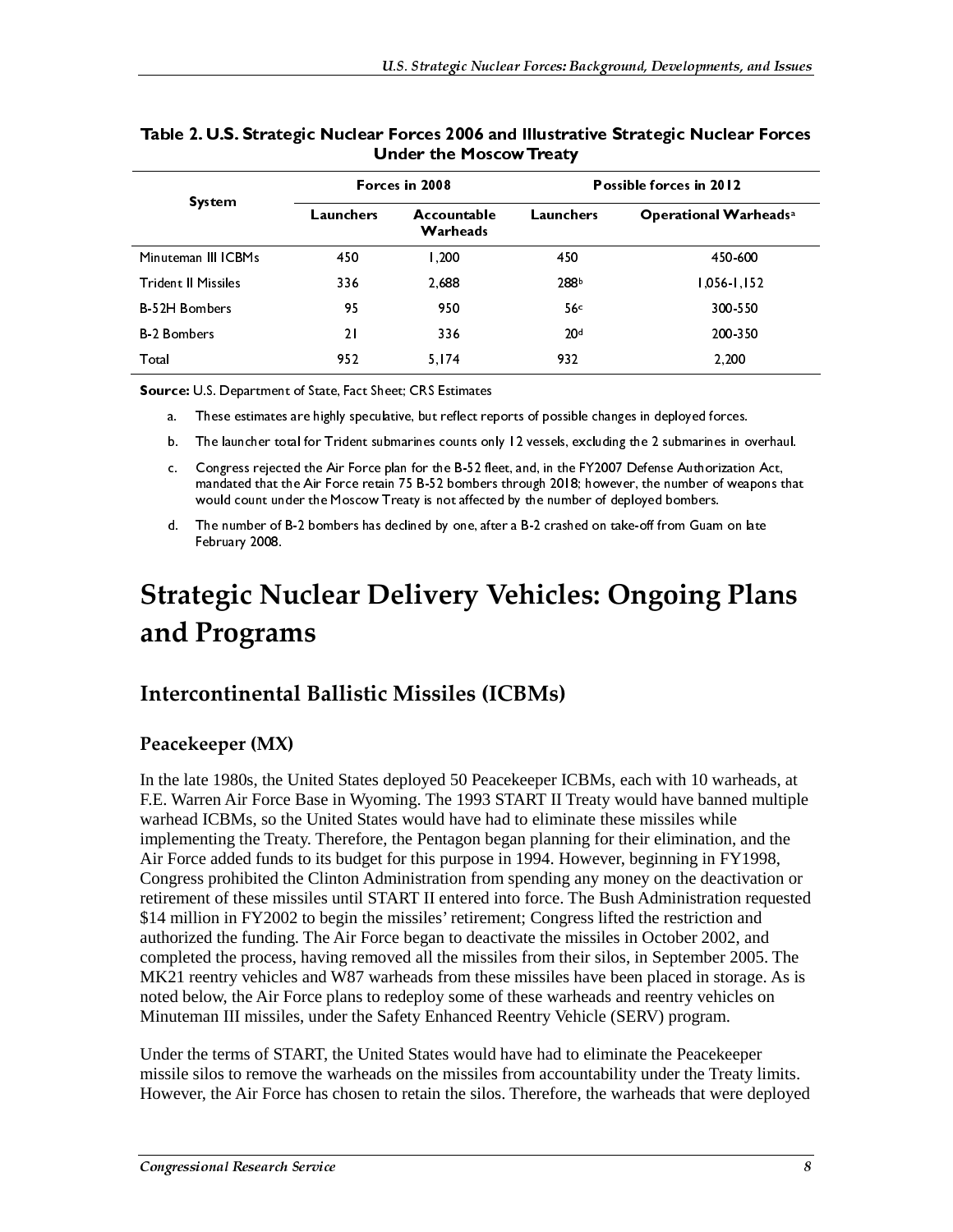on the Peacekeeper missiles still count under START, even though the missiles are no longer operational. The United States will not, however, count these warheads under the limits in the Moscow Treaty.

#### Minuteman III

The U.S. force of Minuteman III ICBMs has declined recently from 500 to 450 missiles. These missile are located at three Air Force bases—F.E. Warren AFB in Wyoming, Malmstrom AFB in Montana, and Minot AFB in North Dakota. Each base houses 150 missiles.

#### Missile Plans

In the 2006 Quadrennial Defense Review (QDR), the Pentagon indicated that it planned to "reduce the number of deployed Minuteman III ballistic missiles from 500 to 450, beginning in Fiscal Year 2007."<sup>18</sup> The QDR did not indicate which base was likely to lose a squadron of missiles, although, in testimony before the Senate Armed Services Committee, General James E. Cartwright, the Commander of U.S. Strategic Command (STRATCOM), indicated that the missiles would likely come from Malmstrom because that would leave each base with an equal number of 150 ICBMs.<sup>19</sup> The Air Force deactivated the missiles in Malmstrom's 564<sup>th</sup> Missile Squadron, which is known as the "odd squad."<sup>20</sup> This designation reflects that these missiles were built and installed by General Electric, while all other Minuteman missiles were built by Boeing, and that these missiles use a different communications and launch control system than all the other Minuteman missiles. According to Air Force Space Command, the drawdown began on July 1, 2007. All of the reentry vehicles were removed from the missiles in early 2008; reports indicate that the missiles were all removed from their silos by the end of July 2008 and the squadron was deactivated by the end of August. $^{21}$ 

In testimony before the Senate Armed Services Committee, General Cartwright stated that the Air Force had decided to retire these missiles so that they could serve as test assets for the remaining force. He noted that the Air Force had to "keep a robust test program all the way through the life of the program."<sup>22</sup> With the current available assets, the test program would begin to run short around 2017 or 2018. The added test assets would support the program through 2025 or longer. This time line, however, raises questions about why the Air Force has pressed to begin retiring the missiles in FY2007, 10 years before it runs out of test assets. Some have speculated that the elimination of the 50 missiles is intended to reduce the long term operations and maintenance costs for the fleet, particularly since the  $564<sup>th</sup>$  Squadron uses different ground control technologies and training systems than the remainder of the fleet. This option is not likely, however, to produce budgetary savings in the near-term as the added cost of deactivating the missiles could exceed the reductions in operations and maintenance expenses.<sup>23</sup> In addition, to use these missiles as test

<sup>&</sup>lt;sup>18</sup> U.S. Department of Defense. Report of the 2006 Quadrennial Defense Review. Washington, February 2006. p. 50.

<sup>&</sup>lt;sup>19</sup> U.S. Senate, Committee on Armed Services, Hearing on Global Strike Plans and Programs. Testimony of James E. Cartwright, Commander U.S. Strategic Command. March 29, 2006.

<sup>20</sup> Johnson, Peter. Growth Worries Base Boosters. *Great Falls Tribune*. January 19, 2006.

 $21$  Global Security Newswire. U.S. Deactivates 50 Strategic Missiles. August 4, 2008.

 $^{22}$  U.S. Senate, Committee on Armed Services, Hearing on Global Strike Plans and Programs. Testimony of James E. Cartwright, Commander U.S. Strategic Command. March 29, 2006.

<sup>&</sup>lt;sup>23</sup> Private communication.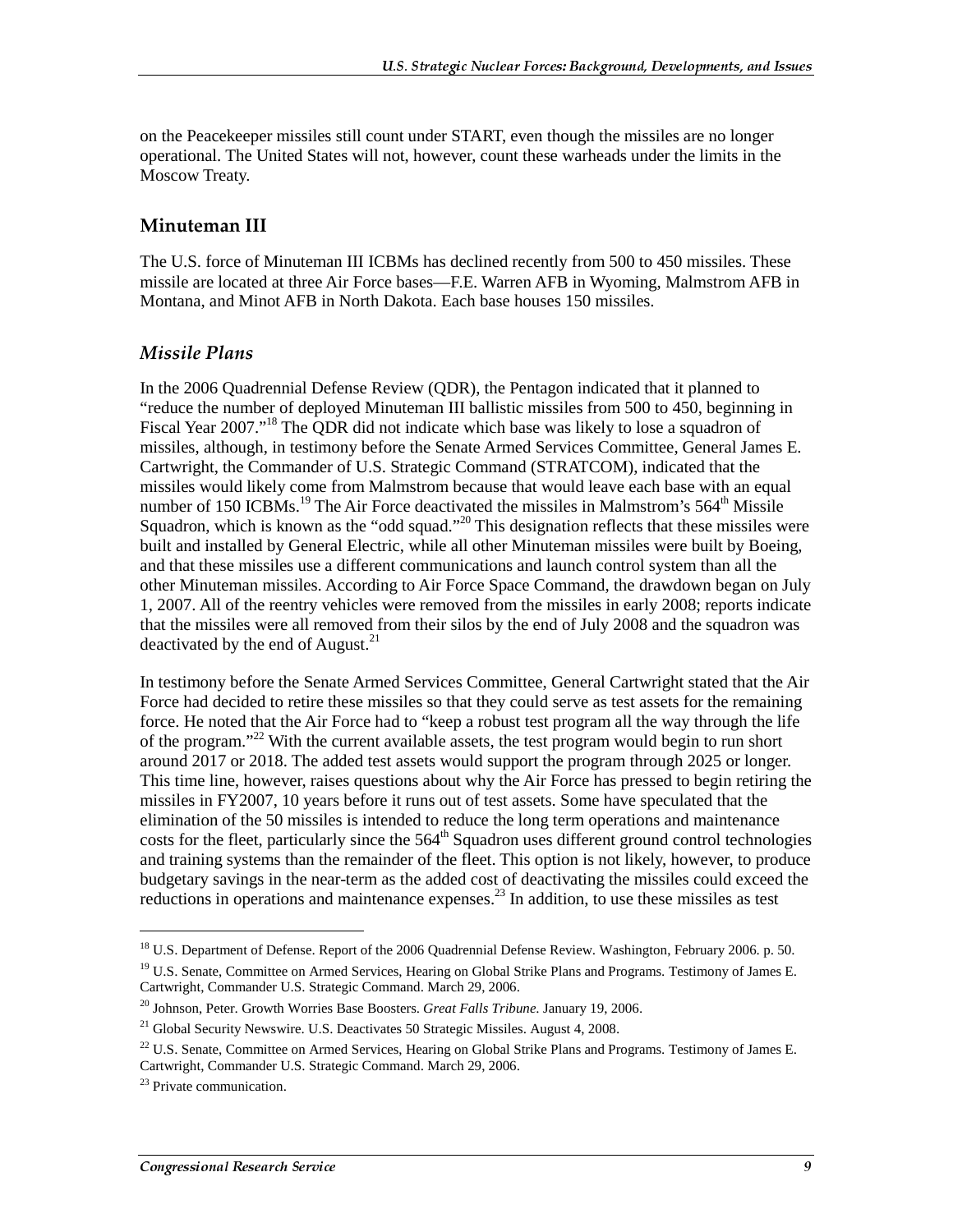assets, the Air Force will include them in the modernization programs described below. This would further limit the budgetary savings. At the same time, after removing the missiles, the Air Force will retain the silos at Malmstrom, and will not destroy or eliminate them.

Retiring these missiles might also allow the Air Force to reduce the number of officers needed to operate the Minuteman fleet and to transfer these officers to different positions, although, again, the numbers are likely to be small. Nevertheless, by retiring these missiles, both STRATCOM and the Air Force can participate in the ongoing effort to transform the Pentagon in response to post-Cold War threats. These missiles may still have a role to play in U.S. national security strategy, but they may not be needed in the numbers that were required when the United States faced the Soviet threat.

Congress questioned the Administration's rationale for this plan to retire 50 Minuteman missiles. In the FY2007 Defense Authorization Act (H.R. 5122, Sec. 139), Congress stated that DOD could not spend any money to begin the withdrawal of these missiles from the active force until the Secretary of Defense submitted a report that addressed a number of issues, including (1) a detailed justification for the proposal to reduce the force from 500 to 450 missiles; (2) a detailed analysis of the strategic ramifications of continuing to equip a portion of the force with multiple independent warheads rather than single warheads; (3) an assessment of the test assets and spares required to maintain a force of 500 missiles and a force of 450 missiles through 2030; (4) an assessment of whether halting upgrades to the missiles withdrawn from the deployed force would compromise their ability to serve as test assets; and (5) a description of the plan for extending the life of the Minuteman III missile force beyond FY2030. The Secretary of Defense submitted this report to Congress in late March 2007. In testimony before the Senate Armed Services Committee, Subcommittee on Strategic Forces, on March 28, 2007, General Cartwright noted that the Air Force was prepared to begin reducing the number of deployed Minuteman III missiles in April 2007.<sup>24</sup>

#### Warhead Plans

j

Each Minuteman III was initially deployed with 3 warheads, for a total of 1,500 warheads across the force. In 2001, to meet the START limit of 6,000 warheads, the United States removed 2 warheads from each of the 150 Minuteman missiles at F.E. Warren  $AFB$ <sup>25</sup> reducing the Minuteman III force to 1,200 total warheads. In the process, the Air Force also removed and destroyed the "bulkhead," the platform on the reentry vehicle, so that, in accordance with START rules, these missiles can no longer carry 3 warheads.

Under START II, the United States would have had to download all the Minuteman III missiles to one warhead each. Although the Bush Administration initially endorsed the plan to download all Minuteman ICBMs, this plan has apparently changed. In an interview with *Air Force Magazine* in October 2003, General Robert Smolen indicated that the Air Force would maintain the ability to deploy these 500 missiles with up to 800 warheads.<sup>26</sup> Although some analysts interpreted this statement to mean that the Minuteman ICBMs would carry 800 warheads on a day-to-day basis, it

<sup>&</sup>lt;sup>24</sup> U.S. Congress. Senate. Armed Services Committee, Subcommittee on Strategic Forces. Fiscal Year 2008 Strategic Forces Program Budget. Hearing. March 28, 2007.

<sup>&</sup>lt;sup>25</sup> See Robert S. Norris and Hans M. Kristensen. U.S. Nuclear Forces, 2006. Bulletin of the Atomic Scientists. January/February 2006.

<sup>26</sup> Hebert, Adam. The Future Missile Force. *Air Force Magazine*. October 2005.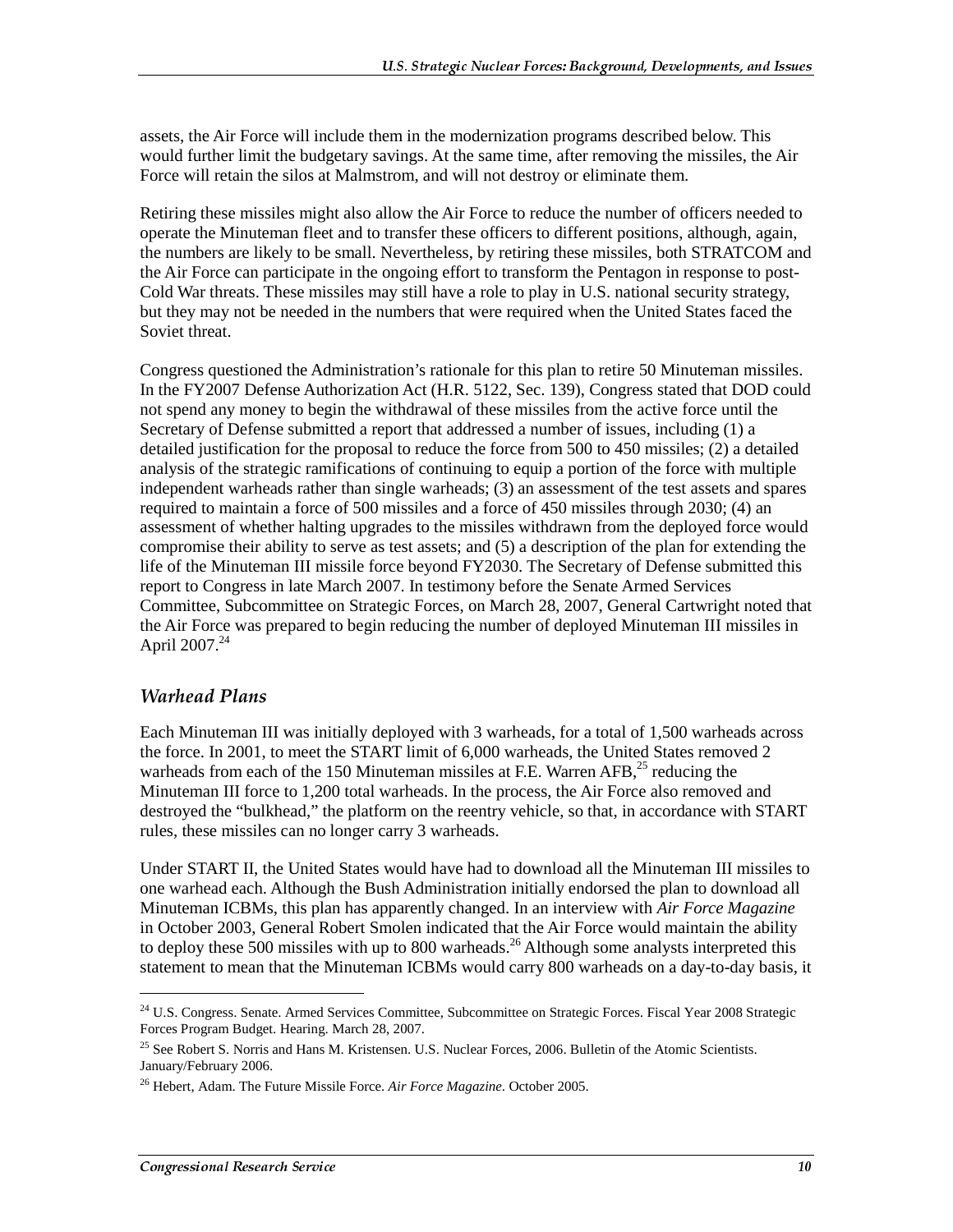seems more likely that this was a reference to the Air Force intent to maintain the ability to reload warheads, and reconstitute the force, if circumstances changed.<sup>27</sup> The NPR had indicated that the United States would maintain the flexibility to do this. However, in testimony before the Senate Armed Services Committee, General Cartwright also indicated that some Minuteman missiles might carry more than one warhead. Specifically, when discussing the reduction from 500 to 450 missiles, he said, "this is not a reduction in the number of warheads deployed. They will just merely be re-distributed on the missiles."<sup>28</sup> Major General Deppe confirmed that the Air Force would retain some Minuteman III missiles with more than one warhead when he noted, in a speech in mid-April 2007, that the remaining 450 Minuteman III missiles could be deployed with one, two, or three warheads.<sup>29</sup>

In addition, as is noted below, the Navy may remove nearly 100 nuclear warheads from its Trident missiles if it deploys some of these missiles with conventional warheads. These warheads could be distributed to other Trident missiles, or the Air Force might add an equivalent number of warheads to its Minuteman missiles. Consequently, it seems possible that, as the United States adjusts its forces in the coming years, it could reduce its Minuteman force to 450 missiles, deploy 500-600 warheads on those missiles, and retain the ability to deploy up to 800 warheads on Minuteman missiles under certain circumstances.

Several factors are likely to affect the decision on the final number of warheads carried on Minuteman missiles. First, as was noted above, 150 Minuteman missiles have been "downloaded" to a single warhead under START rules, and, therefore can no longer carry additional warheads. That leaves, at most, 300 missiles that could carry 2 or 3 warheads. Second, the Air Force is planning to deploy its Minuteman missiles with the MK21 reentry vehicles removed from Peacekeeper ICBMs under the SERV program. Some of the modified missiles will carry a single W-87 warhead, but the Air Force has not indicated how many missiles will be limited to this single warhead configuration.<sup>30</sup> As a result, only a portion of the Minuteman fleet will still be able to carry more than one warhead. Finally, the United States has committed to retain no more than 2,200 operationally deployed warheads on its strategic forces. Increases in the number of Minuteman warheads, above the 500-600 expected on the downloaded force, would necessitate reductions in either bomber weapons or Trident warheads.

#### **Minuteman Modernization Programs**

The Air Force is currently pursuing several programs to improve the accuracy and reliability of the Minuteman fleet and to extend the missiles' service lives. According to some estimates, this effort could eventually cost \$6-7 billion.<sup>31</sup> This section describes several of the key programs in this effort.

<sup>&</sup>lt;sup>27</sup> See, for example, Jeffrey Lewis. STRATCOM Hearts MIRV. ArmsControlWonk.com, January 30, 2006.

<sup>&</sup>lt;sup>28</sup> See, U.S. Senate, Committee on Armed Services, Hearing on Global Strike Plans and Programs. Testimony of James E. Cartwright, Commander U.S. Strategic Command. March 29, 2006.

<sup>&</sup>lt;sup>29</sup> Sirak, Michael. Air Force Prepared To Draaw Down Minuteman III Fleet by 50 Missiles. Defense Daily. April 17, 2007.

<sup>&</sup>lt;sup>30</sup> Sirak, Michael. Minuteman Fleet has Life Beyond 2020, Says Senior Air Force Space Official. Defense Daily. June 14, 2006.

<sup>&</sup>lt;sup>31</sup> Robert S. Norris and Hans M. Kristensen. U.S. Nuclear Forces, 2006. Bulletin of the Atomic Scientists. January/February 2006.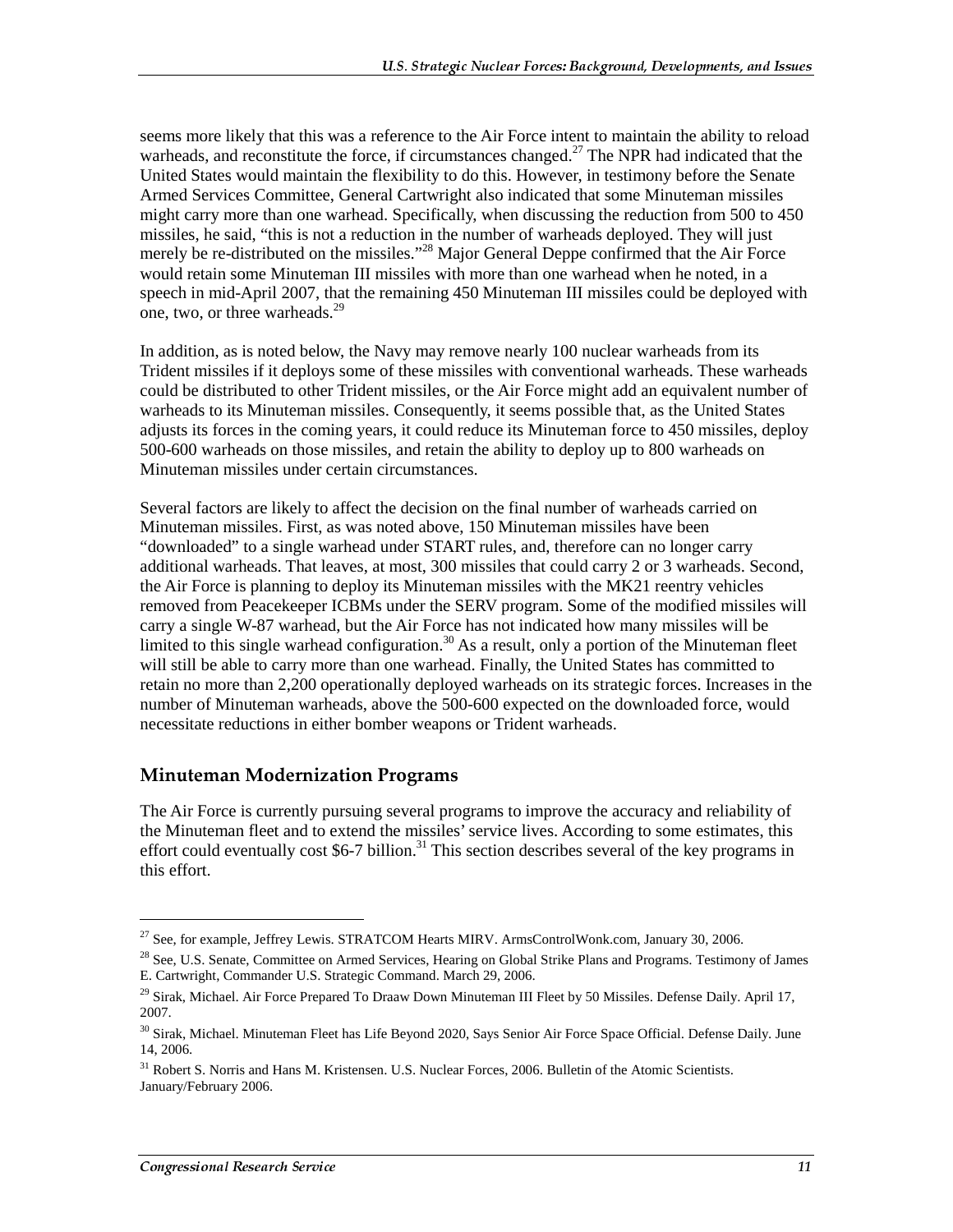#### Propulsion Replacement Program (PRP)

The program began in 1998 and seeks to replace the propellant, the solid rocket fuel, in the Minuteman motors to extend the life of the rocket motors. A consortium led by Northrup Grumman is pouring the new fuel into the first and second stages and remanufacturing the third stages of the missiles. According to the Air Force, as of early August, 2007, 325 missiles, or 72% of the fleet, had completed the PRP program; this number increased to around 80% by mid-2008. The Air Force purchased the final 56 booster sets, for a total of 601, with its funding in FY2008. The Air Force expects to complete the PRP program by  $2013<sup>32</sup>$  In the FY2007 Defense Authorization Act (P.L. 109-364) and the FY2007 Defense Appropriations Act (P.L. 109-289), the 109<sup>th</sup> Congress indicated that it would not support efforts to end this program early.

#### Guidance Replacement Program (GRP)

The Guidance Replacement Program has extended the service life of the Minuteman missiles' guidance set, and improved the maintainability and reliability of guidance sets. It replaced aging parts with more modern and reliable technologies, while maintaining the accuracy of the missiles.<sup>33</sup> Flight testing for the new system began in 1998, and, at the time, it exceeded its operational requirements. Production began in 2000, and the Air Force purchased 652 of the new guidance units. Press reports indicate that the system had some problems with accuracy during its testing program.<sup>34</sup> The Air Force eventually identified and corrected the problems in 2002 and 2003. According to the Air Force, 425 Minuteman III missiles were upgraded with the new guidance packages as of early August, 2007. The Air Force had been taking delivery of 5-7 new guidance units each month, for a total of 652 units. Boeing reported that it had delivered the final guidance set in early February 2009. Installation is likely to be completed between 2010 and  $2012^{35}$ 

#### Rapid Execution and Combat Targeting (REACT) Service Life Extension Program

The REACT targeting system was first installed in Minuteman launch control centers in the mid-1990s. This technology allowed for a significant reduction in the amount of time it would take to re-target the missiles, automated routine functions to reduce the workload for the crews, and replaced obsolete equipment.<sup>36</sup> In 2006, the Air Force began to deploy a modernized version of this system to extend its service life and to update the command and control capability of the launch control centers. This program will allow for more rapid retargeting of ICBMs, a capability identified in the Nuclear Posture Review as essential to the future nuclear force The Air Force completed this effort in late 2006.

 $32$  Sirak, Michael. Minuteman Fleet has Life Beyond 2020, Says Senior Air Force Space Official. Defense Daily. June 14, 2006.

<sup>&</sup>lt;sup>33</sup> LGM Minuteman III Modernization. Globalsecurity.org

<sup>34</sup> Donnelly, John M. Air Force Defends Spending Half A Billion on Iffy ICBMs. *Defense Week*. September 10, 2001. p. 1.

<sup>35</sup> Hebert, Adam. The Future Missile Force. *Air Force Magazine*. October 2005.

<sup>&</sup>lt;sup>36</sup> LGM Minuteman III Modernization. Globalsecurity.org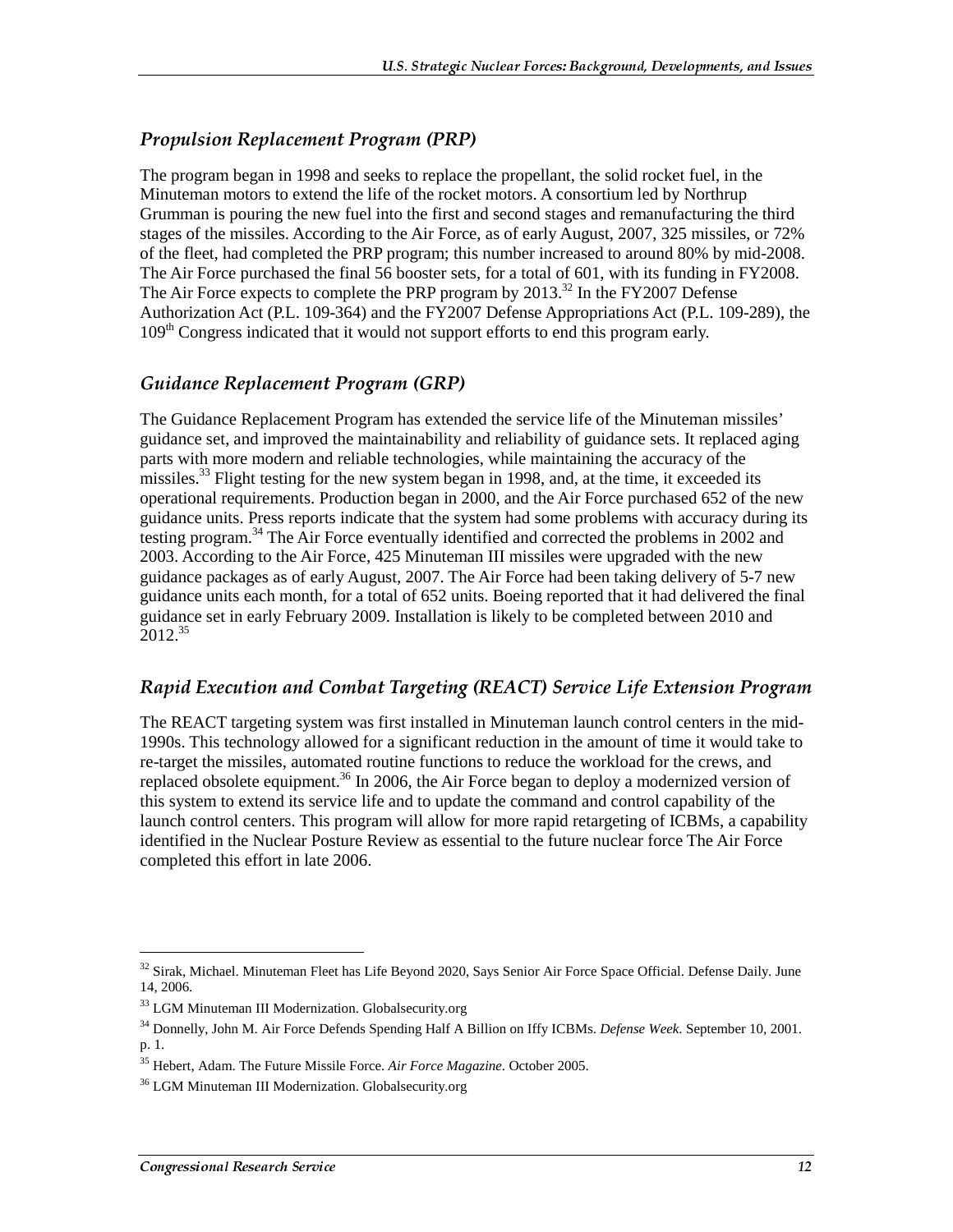#### Safety Enhanced Reentry Vehicle (SERV)

As was noted above, under the SERV program, the Air Force plans to deploy MK21/W-87 reentry vehicles removed from Peacekeeper ICBMs on the Minuteman missiles, replacing the older MK12/W62 and MK12A/W78 reentry vehicles. To do this, the Air Force must modify the software, change the mounting on the missile, and change the support equipment. According to Air Force Space Command, the SERV program conducted three flight tests in 2005 and cancelled a fourth test because the first three were so successful.<sup>37</sup> The Air Force installed 20 of the kits for the new reentry vehicles on the Minuteman missiles at F.E. Warren Air Force Base in 2006. The process began at Malmstrom in July 2007 and at Minot in July 2008. As of early August 2007, 47 missiles had been modified. The Air Force plans to continue to purchase additional modification kits through 2009, and to complete the installation process by 2012.

#### **Future Programs**

The Air Force began to explore its options for a new missile to replace the Minuteman III in 2002, with the intent to begin deploying a new missile in 2018. It reportedly produced a "mission needs statement" at that time, and then began an Analysis of Alternatives (AOA) in 2004.<sup>38</sup> In June 2006, Lt. General Frank Klotz indicated that, after completing the AOA, Space Command had decided to recommend "an evolutionary approach to the replacement of the Minuteman III capability,<sup>39</sup> which would continue to modernize the components of the existing missiles rather than begin from scratch to develop and produce new missiles. He indicated that this recommendation had not yet been approved, and was still working its way through the Pentagon. However, he indicated that Space Command supported this approach because it would be less costly than designing a new system "from scratch." With this plan in place, the Air Force now plans to maintain the Minuteman fleet through 2025 or beyond.

This approach could ensure the long-term future of the ICBM fleet. A more expensive "new" program could face cost-cutting pressures in both the Pentagon and Congress. In addition, budget limits could lead to pressures to reduce the number of missiles, leading to a further contraction of the ICBM fleet. On the other hand, some might argue that a new ICBM program would demonstrate a stronger long-term commitment by the Air Force to its ICBM fleet. It might appear easier to withdraw funding and support from the ICBM fleet if the Air Force decides to modernize, maintain, and extend the existing missiles, rather than to pursue new, and possibly more capable, technologies.

## Submarine Launched Ballistic Missiles

The U.S. fleet of ballistic missile submarines consists of 14 Trident submarines, each equipped to carry 24 Trident missiles. The fleet currently carries a total of around 1,725 warheads.

<sup>&</sup>lt;sup>37</sup> Lt. Gen. Frank G. Klotz, Vice Commander, Air Force Space Command. Transcript of Speech to the National Defense University Breakfast. June 13, 2006.

<sup>&</sup>lt;sup>38</sup> Selinger, Mark. Minuteman Replacement Study Expected to Begin Soon. Aerospace Daily and Defense Report. June 25, 2004.

<sup>&</sup>lt;sup>39</sup> Lt. Gen. Frank G. Klotz, Vice Commander, Air Force Space Command. Transcript of Speech to the National Defense University Breakfast. June 13, 2006.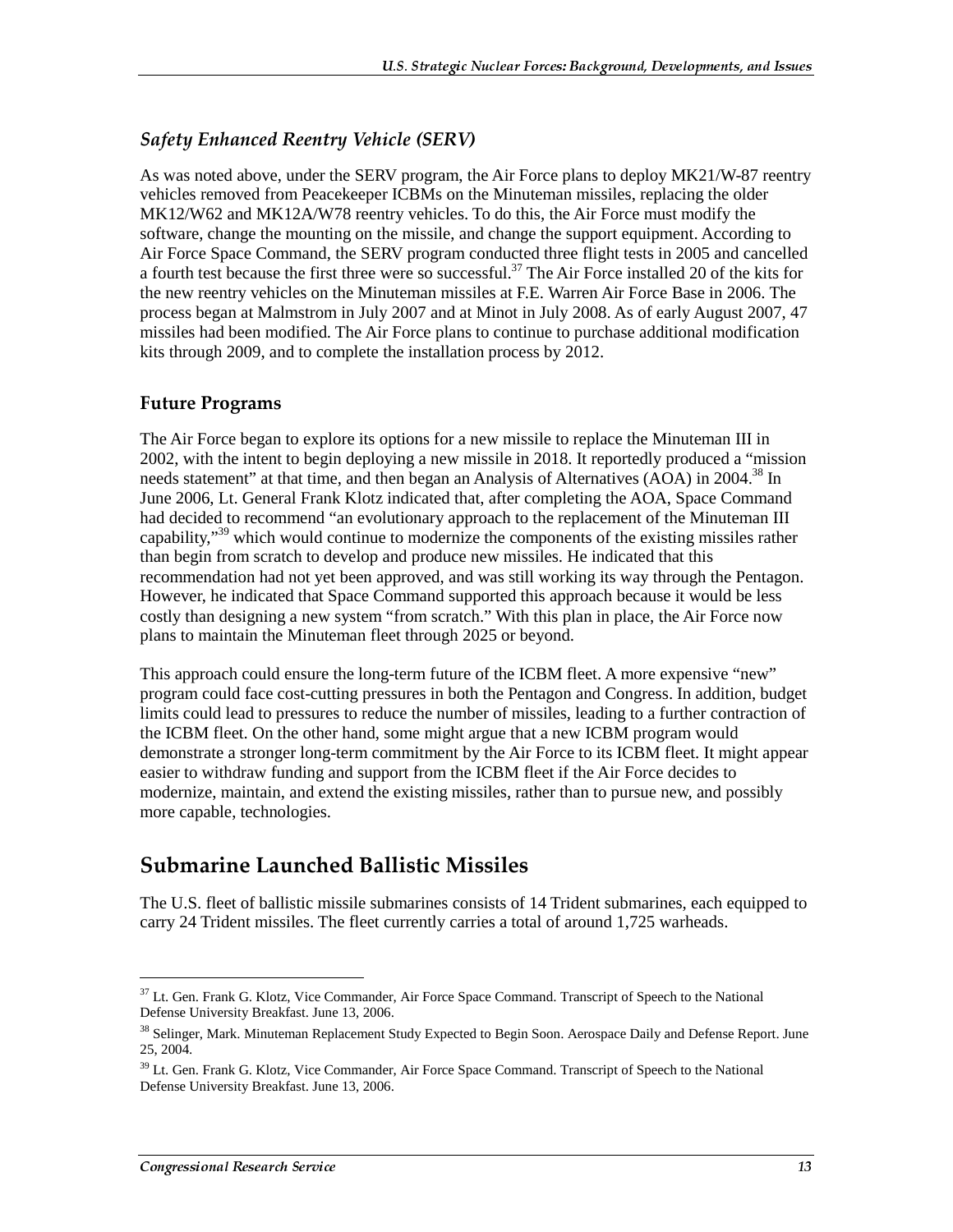By the early 1990s, the United States had completed the deployment of 18 Trident ballistic missile submarines (SSBNs). Each of these submarines was equipped to carry 24 Trident missiles, and each missile could carry up to 8 warheads (either W-76 warheads or the larger W-88 warheads on the Trident II missile). The Navy initially deployed 8 of these submarines at Bangor, Washington, and all 8 were equipped with the older Trident I missile. It then deployed 10 submarines, all equipped with the Trident II missile, at Kings Bay, Georgia. During the 1994 Nuclear Posture Review, the Clinton Administration decided that the United States would reduce the size of its Trident fleet to 14 submarines, and that four of the older submarines would be "backfit" to carry the Trident II missile.

The Bush Administration's 2001 Nuclear Posture Review endorsed the plan to "backfit" 4 of the Trident submarines so that all would carry Trident II missiles. It also indicated that, instead of retiring the remaining 4 submarines, the Navy would convert them to carry conventional weapons, and designated them "guided missile" submarines (SSGNs). Consequently, the U.S. ballistic missile submarine (SSBN) force currently consists of 14 Trident submarines, with 7 based at Bangor, Washington, 5 based at Kings Bay, Georgia, and 2 in overhaul as they are equipped to carry Trident II missiles. This section describes many of the plans and programs that are changing this force.

#### **The SSGN Program**

The Navy has nearly completed the process of converting 4 Trident submarines (the USS Ohio, USS Michigan, USS Florida, and USS Georgia) to carry conventional cruise missiles and other conventional weapons. Reports indicate that the conversion process took approximately \$1 billion and two years for each of the 4 submarines. The SSGNs will be able to carry 154 Tomahawk cruise missiles, along with up to 100 special forces troops and their mini-submarines.<sup>40</sup>

The first two submarines scheduled for this conversion were removed from the nuclear fleet in early 2003. They were slated to receive their engineering overhaul, then to begin the conversion process in 2004.<sup>41</sup> The first to complete the process, the USS Ohio returned to service as an  $\overline{S}$ SGN in January 2006<sup>42</sup> and achieved operational status on November 1, 2007. According to the Navy, the Georgia is scheduled for deployment in March 2008, and the other submarines were scheduled to reach that status later in the year.<sup>43</sup> According to Admiral Stephen Johnson, the Director of the Navy's Strategic Submarine Program (SSP), all four of the submarines had returned to service by mid-2008, and two were forward-deployed on routine patrols.

<sup>&</sup>lt;sup>40</sup>Connolly, Allison. For Four Subs, Its Good-bye Ballistic Missiles, Hello SEALs. Norfolk Virginia Pilot. December 18, 2004.

<sup>41</sup> Ohio Class SSGN Tactical Trident. GlobalSecurity.org http://www.globalsecurity.org/military/systems/ship/ssgn-726.htm

<sup>&</sup>lt;sup>42</sup> First Trident Submarine Converted. Associated Press. January 10, 2006.

<sup>&</sup>lt;sup>43</sup> U.S. Congress. Senate. Armed Services Committee, Subcommittee on Strategic Forces. Fiscal Year 2008 Strategic Forces Program Budget. Hearing. Prepared statement of Mr. Brian R. Green, Deputy Assistant Secretary of Defense, Strategic Capabilities, p. 6. March 28, 2007. See also, Guided Missile Submarine Ohio Ready for Deployment. Inside the Navy, November 5, 2007.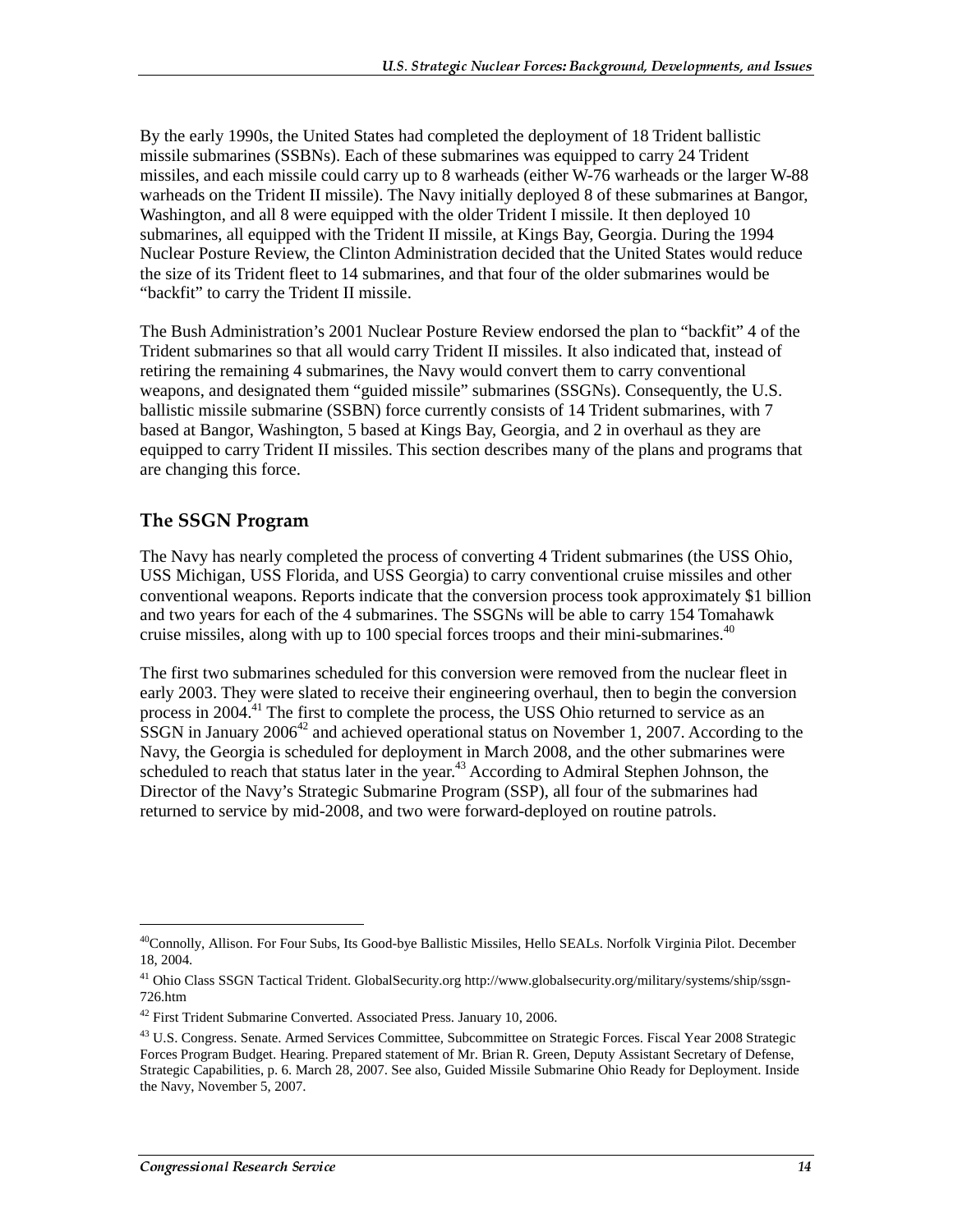#### The Backfit Program

As was noted above, both the 1994 and 2001 Nuclear Posture Reviews confirmed that the Navy would "backfit" four Trident submarines so that they could carry the newer Trident II (D-5) missile. This process would not only allow the Navy to replace the aging C-4 missiles, it would also equip the fleet with a missile that has improved accuracy and a larger payload. With its greater range, it would allow the submarines to operate in a larger area and cover a greater range of targets. These characteristics were valued when the system was designed and the United States sought to enhance its ability to deter the Soviet Union. The Bush Administration believes that the range, payload, and flexibility of the Trident submarines and D-5 missiles remain relevant in an era when the United States may seek to deter or defeat a wider range of adversaries.

Four of the eight Trident submarines based in Bangor, Washington (USS Alaska, USS Nevada, USS Henry M. Jackson and USS Alabama) are a part of the backfit program. The Alaska and Nevada both began the process in 2001; the Alaska completed its backfit and rejoined the fleet in March 2002 and the Nevada did the same in August 2002. During the process, the submarines underwent a pre-planned engineered refueling overhaul, which accomplishes a number of maintenance objectives, including refueling of the reactor; repairing and upgrading some equipment, replacing obsolete equipments, repairing or upgrading the ballistic missile systems, and other minor alterations.<sup>44</sup> The submarines also are fit with the Trident II missiles and the operating systems that are unique to these missiles. According to the Navy, both of these efforts came in ahead of schedule and under budget. The Henry M. Jackson and Alabama are scheduled to compete their engineering overhaul and backfit in FY2006 and to reenter the fleet in 2007 and 2008.

The last of the Trident I (C-4) missiles was removed from the fleet in October 2004, when the USS Alabama off-loaded its missiles and began the overhaul and backfit process. All the Trident submarines currently in the U.S. fleet now carry the Trident II missile.<sup>45</sup>

#### **Basing Changes**

j

When the Navy first decided, in the mid-1990s, to maintain a Trident fleet with 14 submarines, it planned to "balance" the fleet by deploying 7 Trident submarines at each of the two Trident bases. The Navy would have transferred 3 submarines from Kings Bay to Bangor, after 4 of the submarines from Bangor were removed from the ballistic missile fleet, for a balance of 7 submarines at each base. However, these plans changed after the Bush Administration's Nuclear Posture Review. The Navy has transferred 5 submarines to Bangor, "balancing" the fleet by basing 9 submarines at Bangor and 5 submarines at Kings Bay. Because two submarines would be in overhaul at any given time, this basing plan means that 7 submarines would be operational at Bangor and 5 would be operational at Kings Bay.

According to unclassified reports, the Navy began moving Trident submarines from Kings Bay to Bangor in 2002, and transferred the fifth submarine in September 2005.<sup>46</sup> This change in basing

<sup>44</sup> SSBN-726 Ohio-Class FBM Submarines, GlobalSecurity.org, http://www.globalsecurity.org/wmd/systems/ssbn-726 recent.htm

<sup>&</sup>lt;sup>45</sup> Morris, Jefferson. Older Trident Missiles to be Phased out by Fall, Admiral Says. Aerospace Daily and Defense Report. June 17, 2005.

<sup>46</sup> Robert S. Norris and Hans M. Kristensen. U.S. Nuclear Forces, 2006. Bulletin of the Atomic Scientists. (continued...)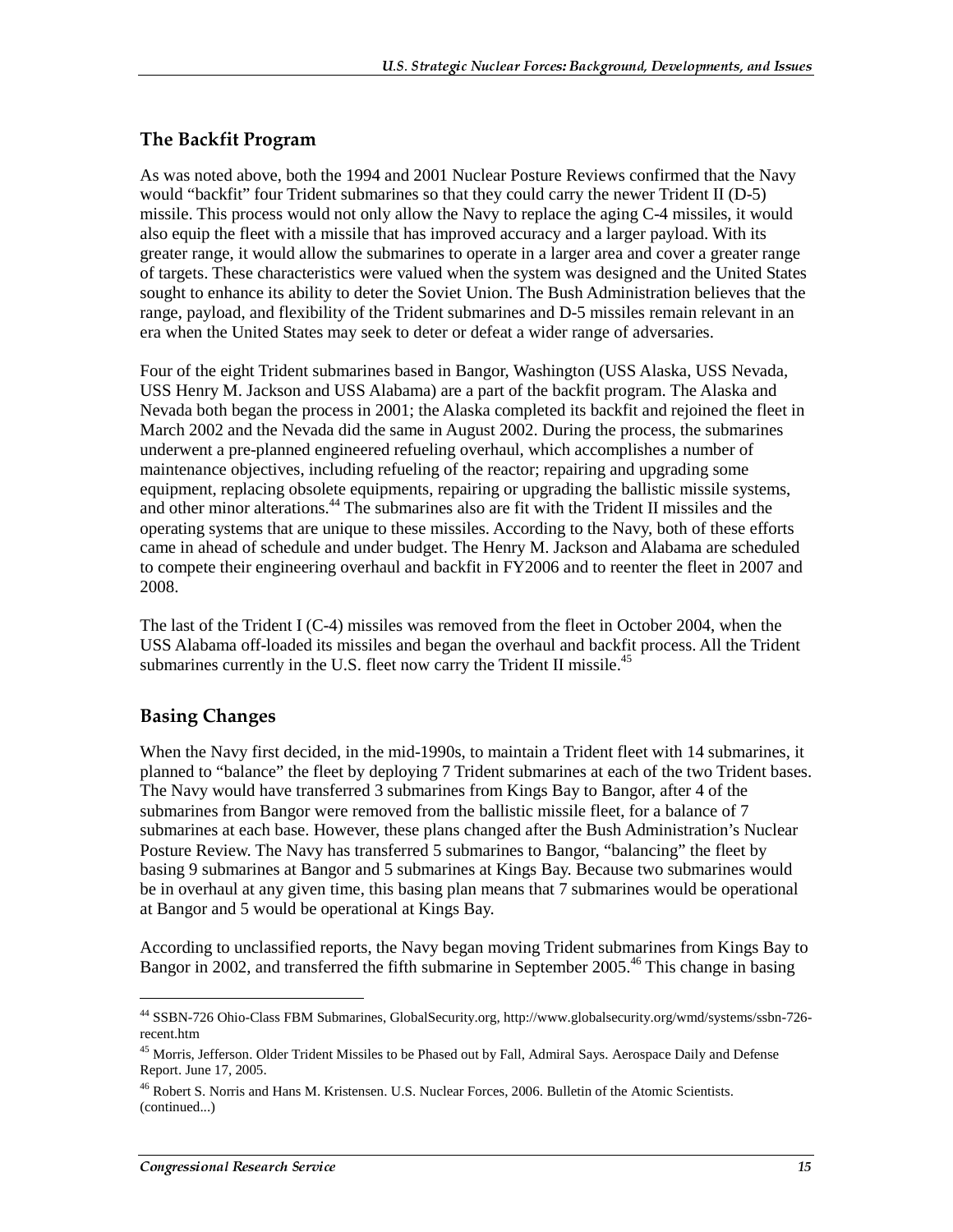pattern apparently reflects changes in the international security environment, with fewer targets within range of submarines operating in the Atlantic, and a greater number of targets within range of submarines operating in the Pacific. In particular, the shift allows the United States to improve its coverage of targets in China and North Korea.<sup>47</sup> Further, as the United States modifies its nuclear targeting objectives, and, particularly, if it deploys conventional warheads on Trident submarines, it could alter the patrol routes for the submarines operating in both oceans, so that a greater number of emerging targets would be within range of the submarines in a short amount of time.

#### **Warhead Issues**

The Trident I (C-4) and Trident II (D-5) missiles can be equipped to carry up to 8 warheads each. Under the terms of the START Treaty, the United States can remove warheads from Trident missiles, and reduce the number listed in the data base, a process known as downloading, to comply with the Treaty's limit of 6,000 warheads. The United States took advantage of this provision as it reduced its forces under START, reducing to 6 warheads per missile on the 8 Trident submarines based at Bangor, Washington.<sup>48</sup>

The Navy may also have begun to reduce the number of warheads on the other Trident submarines, as this will be necessary to allow the United States to reduce its forces to the 2,200 deployed warheads permitted under the Moscow Treaty. The United States does not have to reach this limit until 2012, but, according to some reports, would rather reduce its forces gradually than adjust them suddenly in the last few years before the Treaty's deadline.<sup>49</sup> As it reduces to the level in the Moscow Treaty, however, the United States will not have to indicate how many warheads are deployed on each missile; it will simply have to declare a total number of operationally deployed warheads on all of its strategic nuclear delivery vehicles. To meet the limit however, it is likely to deploy an average of 4 warheads on each Trident II missile.

#### Modernization Plans and Programs

The Navy initially planned to keep Trident submarines in service for 30 years, but has now extended that time period to 42 years. This extension reflects the judgment that ballistic missiles submarines would have operated with less demanding missions than attack submarines, and could, therefore, be expected to have a much longer operating life than the expected 30 year life of attack submarines. Therefore, since 1998, the Navy has assumed that each Trident submarine would have an expected operating lifetime of at least 42 years, with two 20-year operating cycles separated by a two-year refueling overhaul.<sup>50</sup> The Navy has also pursued a number of programs to ensure that it has enough missiles to support this extended life for the submarines.

<sup>(...</sup>continued)

January/February 2006.

<sup>47</sup> Ibid.

 $48$  Even though 4 of these submarines are being converted to SSGNs, they still count under the START Treaty because they still have SLBM launch tubes. Each of those tubes count as 6 warheads. See U.S. Department of State. Bureau of Verification, Compliance, and Implementation. START Aggregate Number of Strategic Offensive Arms. April 1, 2006.

<sup>49</sup> Robert S. Norris and Hans M. Kristensen. U.S. Nuclear Forces, 2006. Bulletin of the Atomic Scientists. January/February 2006.

<sup>50</sup> SSBN Ohio-Class FBM Submarines. GlobalSecurity.org,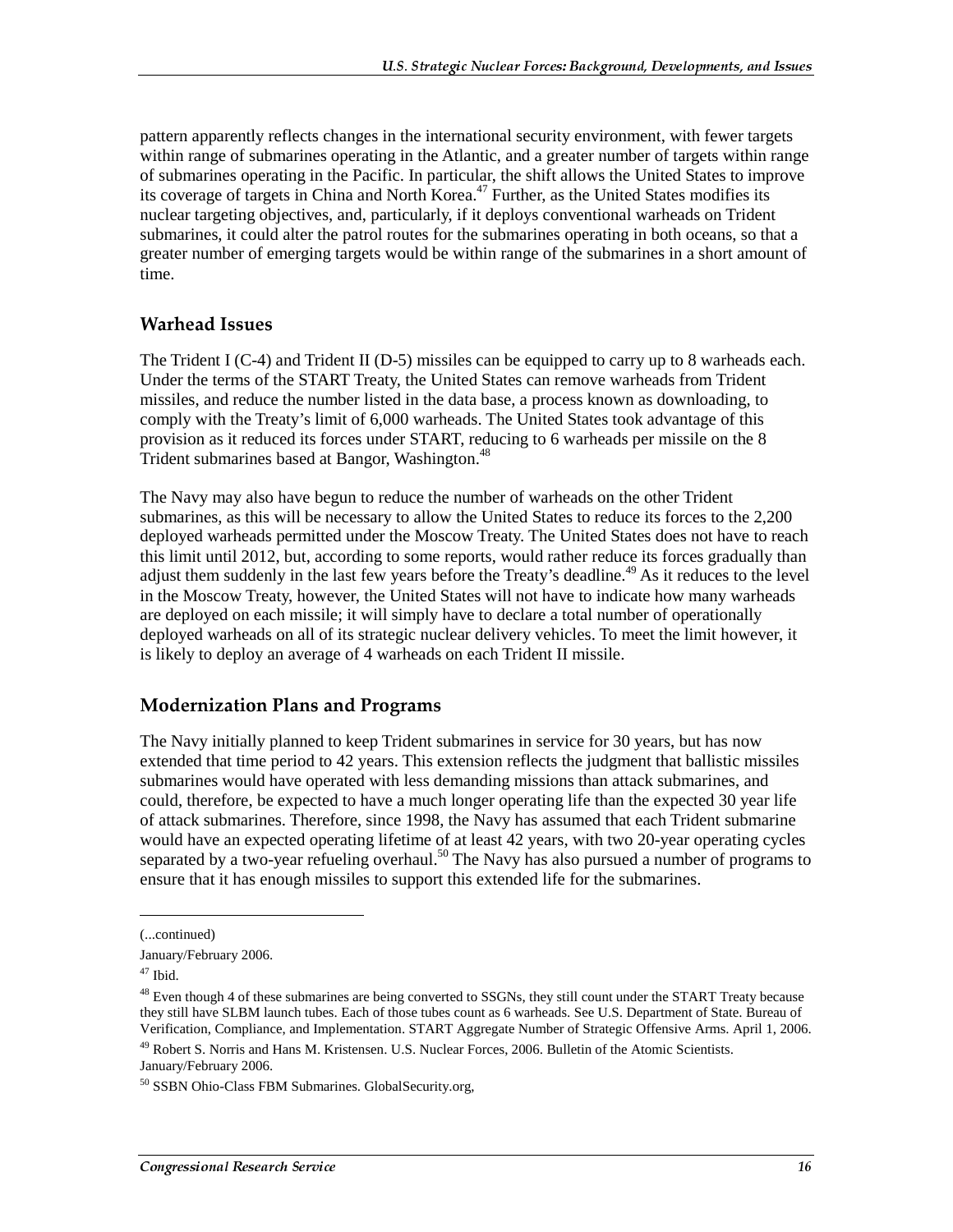#### Trident Missile Production

The Navy purchased 425 Trident II (D-5) missiles through FY2005. After finalizing the plan to deploy all 14 Trident submarines with D-5 missiles, the Navy extended Trident production through 2013, and now expects to purchase 561 Trident missiles, at a rate of 12-24 missiles per year.<sup>51</sup> The Navy expects to maintain a fleet of 12 operational Trident submarines, with 24 missiles on each submarine, but it would need more than the 288 missiles that would fill these submarines. Around 50 of the missiles would be available for use by Great Britain in its Trident submarines. The remainder would support the missile's test program throughout the life of the Trident system. The Navy requested \$220 million towards the purchase of Trident missiles in FY2007, \$211.5 million in FY2008, and \$186.3 million in FY2009.

#### Trident Missile Life Extension

The Navy has also begun a life extension program for the Trident II missiles, so that they will remain capable and reliable throughout the 45-year life of the Trident submarines. The Navy requested nearly \$700 million to support this program in FY2007, \$457.7 million in FY2008 and \$487.4 million in FY2009. According to the Navy, this funding will sustain efforts to redesign the guidance system and missile electronics to extend the life of the missiles.52 The Navy expects the refurbished missiles to reach their IOC in 2013.

#### W76 Warhead Life Extension

The overwhelming majority of Trident missiles are deployed with the MK4/W76 warhead, which, according to unclassified estimates, has a yield of  $100$  kilotons.<sup>53</sup> It is nearing the end of its service life and is currently undergoing a life extension program that is designed to enhance its capabilities. According to some reports, the Navy had initially planned to apply this program to around 25% of the W76 warheads, but has increased that plan to cover more than 60% of the stockpile.

Several questions have come up during the life extension program. For example, some weapons experts have questioned whether the warhead's design is reliable enough to ensure that the warheads will explode at its intended yield.<sup>54</sup> In addition, in June 2006, an inspector general's report from the Department of Energy questioned the management practices at the National Nuclear Security Administration (NNSA), which is responsible for the life extension program, arguing that management problems had led to delays and created cost overruns in the program. This has raised questions about whether NNSA will be able to meet the September 2007 delivery date for the warhead.<sup>55</sup> Further, NNSA has noted that it plans to eventually phase out the life extension program, and use the new Reliable Replacement Warhead program to develop a

<sup>&</sup>lt;sup>51</sup> Robert S. Norris and Hans M. Kristensen. U.S. Nuclear Forces, 2006. Bulletin of the Atomic Scientists. January/February 2006.

<sup>&</sup>lt;sup>52</sup> U.S. Department of Defense. Department of the Navy. Fiscal Year 2007Budget Estimate Submission. Justification of Estimates. February 2006. p. 13.

<sup>53</sup> Robert S. Norris and Hans M. Kristensen. U.S. Nuclear Forces, 2006. Bulletin of the Atomic Scientists. January/February 2006.

<sup>54</sup> Fleck, John. Flaws Seen in Sub-Launched Nuclear Warhead. Albuquerque Journal. July 8, 2004.

<sup>55</sup> Costa, Keith J. IG: Project Weaknesses put W-76 Warhead Refurbishment Plan at Risk. InsideDefense.Com June 8, 2006.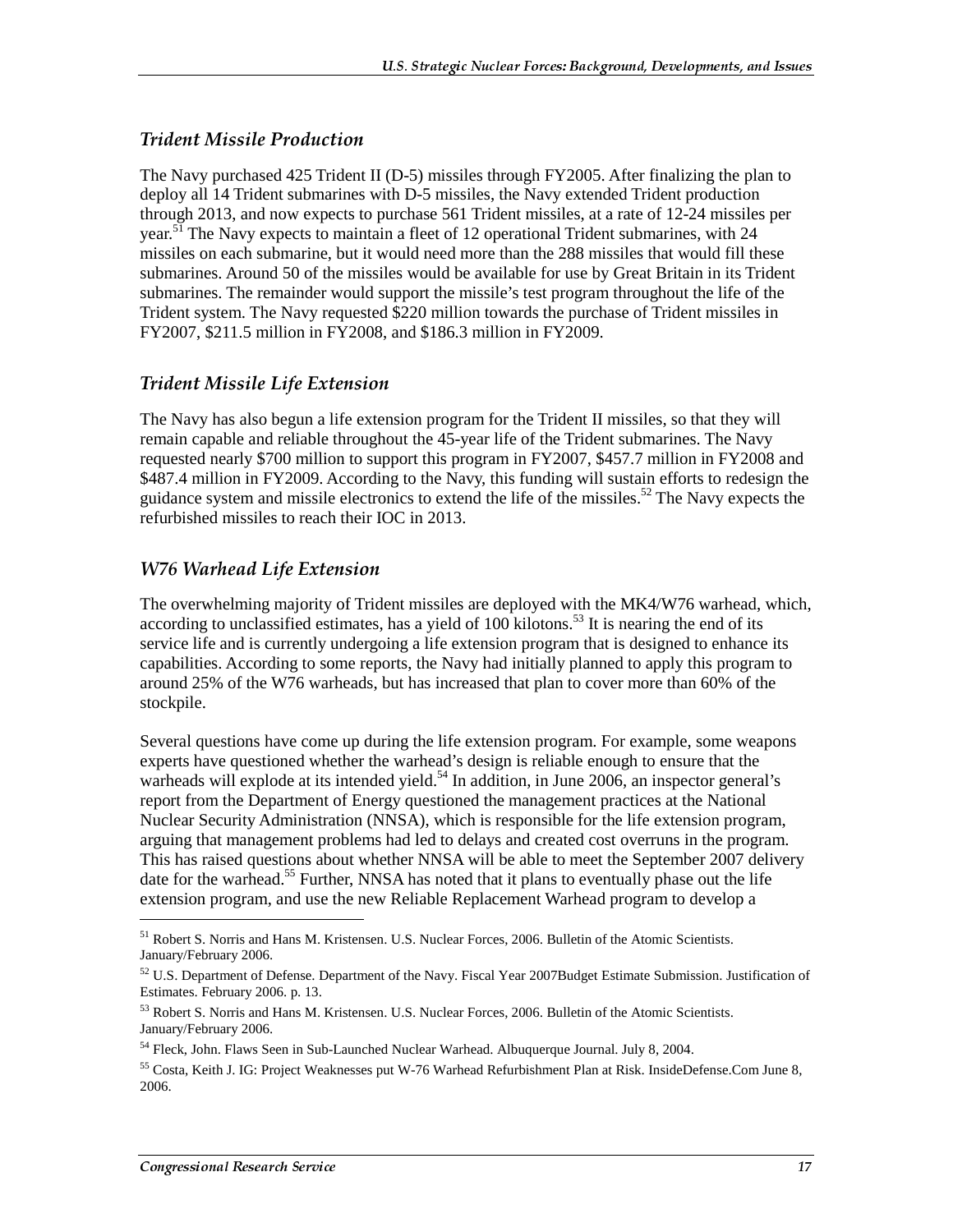replacement for the W-76 warhead,<sup>56</sup> but Congress has not funded the studies supporting the development of the RRW.

#### Conventional Trident Modification

In the report of the 2006 Quadrennial Defense Review, the Pentagon called for the deployment of conventional warheads on a portion of its Trident  $SLBMS$ <sup>57</sup> According to DOD's plan, the Navy would deploy two Trident missiles on each submarine with conventional warheads and deploy 4 warheads deployed on each of these missiles, for a total force of 96 conventional warheads. This would provide the United States with the capability to launch conventional warheads against targets around the world in less than an hour, a capability that does not now exist unless U.S. forces are forward-based in the region where the targets might be. This is a part of STRATCOM's plan for the Prompt Global Strike mission. The Navy requested \$127 million for FY2007 to begin this program, but Congress did not authorize or appropriate the funding in the FY2007 Defense Authorization or Defense Appropriations bills, instead questioning the need for and intentions of the program, while raising concerns about the possibility that other nations might misinterpret the launch of a conventional Trident missile.

The Navy requested \$175 million for this program in FY2008. The House Armed Services Committee, in its version of the FY2008 Defense Authorization Bill (H.R. 1585, H.Rept. 110- 146), approved the request for \$126.4 million for continued research and development on the reentry vehicle, and authorized \$16 million for procurement, but reduced the budget request by \$33 million, withholding all funds for long-lead procurement. The Senate Armed Services Committee, in its version of the FY2008 Defense Authorization Bill (S. 1547, S.Rept. 110-77), recommended that no funding be provided specifically for the CTM program, and that all the funding for the CTM and other "prompt global strike" programs, a total of \$208 million be pooled to support a "coordinated look at a variety of kinetic non-nuclear concepts is necessary to address the feasibility of a prompt global strike." In the final version of the Defense Authorization Bill for FY2008 (H.Rept. 110-477), the Conference Committee adopted that Senate's approach, combining the funding in a single account. But, as the Defense Appropriations Bill had done, the Conference Report on the Defense Authorization Bill limited this funding to \$100 million. In FY2009, the funding remains in a single account, and Congress continued to reject separate funding for the CTM program.

#### **Future Programs**

j

The Navy has initiated studies into options for a replacement for the Trident—one would be a new, dedicated ballistic missile submarine and another would be a variant of the Virginia class attack submarine. According to Admiral Stephen Johnson, the Navy would have to begin construction of its new submarine by 2019 so that it could begin to enter the fleet as the Tridents begin to retire. Congress approved the Navy's request for \$10 million in the FY2009 budget to begin conceptual design work on the replacement for the Trident submarine.

<sup>56</sup> U.S. Congress. Senate. Armed Services Committee, Subcommittee on Strategic Forces. Fiscal Year 2008 Strategic Forces Program Budget. Hearing. March 28, 2007.

<sup>57</sup> For details, see, CRS Report RL33067, *Conventional Warheads for Long-Range Ballistic Missiles: Background and Issues for Congress*, by Amy F. Woolf.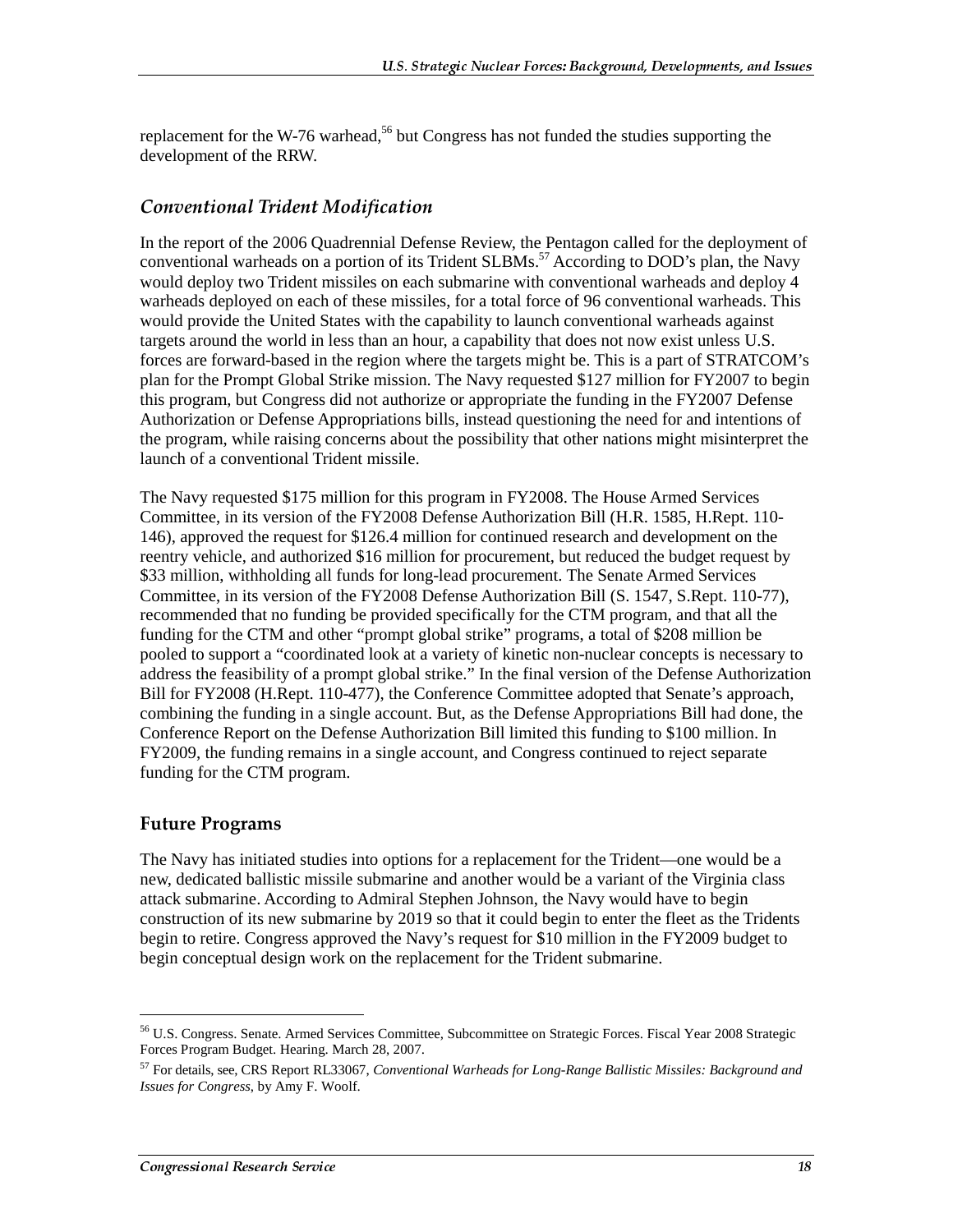### **Bombers**

#### **B-1 Bomber**

The Air Force began to deploy the B-1 bomber in the mid-1980s and eventually deployed a fleet of 96 aircraft. After several crashes, the Air Force was left with 92 bombers in 2001. It has sought to retire 30 of the aircraft, leaving a force of 62 bombers, but has met resistance from Congress. The B-1 served exclusively as a nuclear delivery vehicle through 1991, carrying short-range attack missiles and gravity bombs. Because these bombers were not equipped to carry nucleararmed air-launched cruise missiles, each counts as a single delivery vehicle and a single warhead under START. In 1993, the Air Force began to convert the B-1 bombers to carry conventional weapons. This process was completed in 1997 and the B-1 bomber is no longer equipped to carry nuclear weapons, although it still counts against the START limits. Neither the bomber nor its weapons count against the limits in the Moscow Treaty. The bomber has contributed to U.S. conventional operations in Afghanistan and Iraq.

#### **B-2 Bomber**

The Air Force has 20 B-2 bombers, based at Whiteman AFB in Missouri.<sup>58</sup> The B-2 bomber can carry both B-61 and B-83 nuclear bombs, but is not equipped to carry cruise missiles. It can also carry conventional weapons, and has participated in U.S. military campaigns from Bosnia to Iraq. It is designed as a "low observable" aircraft, and was intended to improve the U.S. ability to penetrate Soviet air defenses.

#### Weapons

According to unclassified estimates, the United States has around 550 B-61 and B-83 bombs.<sup>59</sup> The B61-11, a modification developed in the 1990s, has a hardened, modified case so that it can penetrate some hardened targets, although probably not those encased in steel and concrete. The B-83 bomb is a high yield weapon, that is also designed to destroy hardened targets, such as ICBM silos. The National Nuclear Security Administration reported that it had completed its life extension program for two versions of the B-61 bomb in early 2009.

#### B-52 Bomber

 $\overline{a}$ 

The Air Force maintains 93 B-52H aircraft at two bases, Barksdale, Louisiana and Minot, North Dakota.<sup>60</sup> According to recent reports, the Air Force began to retire the first of 18 B-52 bombers scheduled for retirement at the end of July 2008.<sup>61</sup> The B-52 bomber, which first entered service in 1961, is equipped to carry nuclear or conventional air-launched cruise missiles and nuclear-

<sup>&</sup>lt;sup>58</sup> A B-2 bomber crashed on take-off from Anderson Air Force Base on Guam in late February 2008, reducing the number of deployed bombers from 21 to 20.

<sup>59</sup> Robert S. Norris and Hans M. Kristensen. U.S. Nuclear Forces, 2006. Bulletin of the Atomic Scientists. January/February 2006.

 $60$  A B-52 bomber crashed off the coast of Guam in July 2008.

<sup>61</sup> U.S. Air Force, Minot Air Force Base, Office of Public Affairs. B-52H Reaches Retirement. July 30, 2008.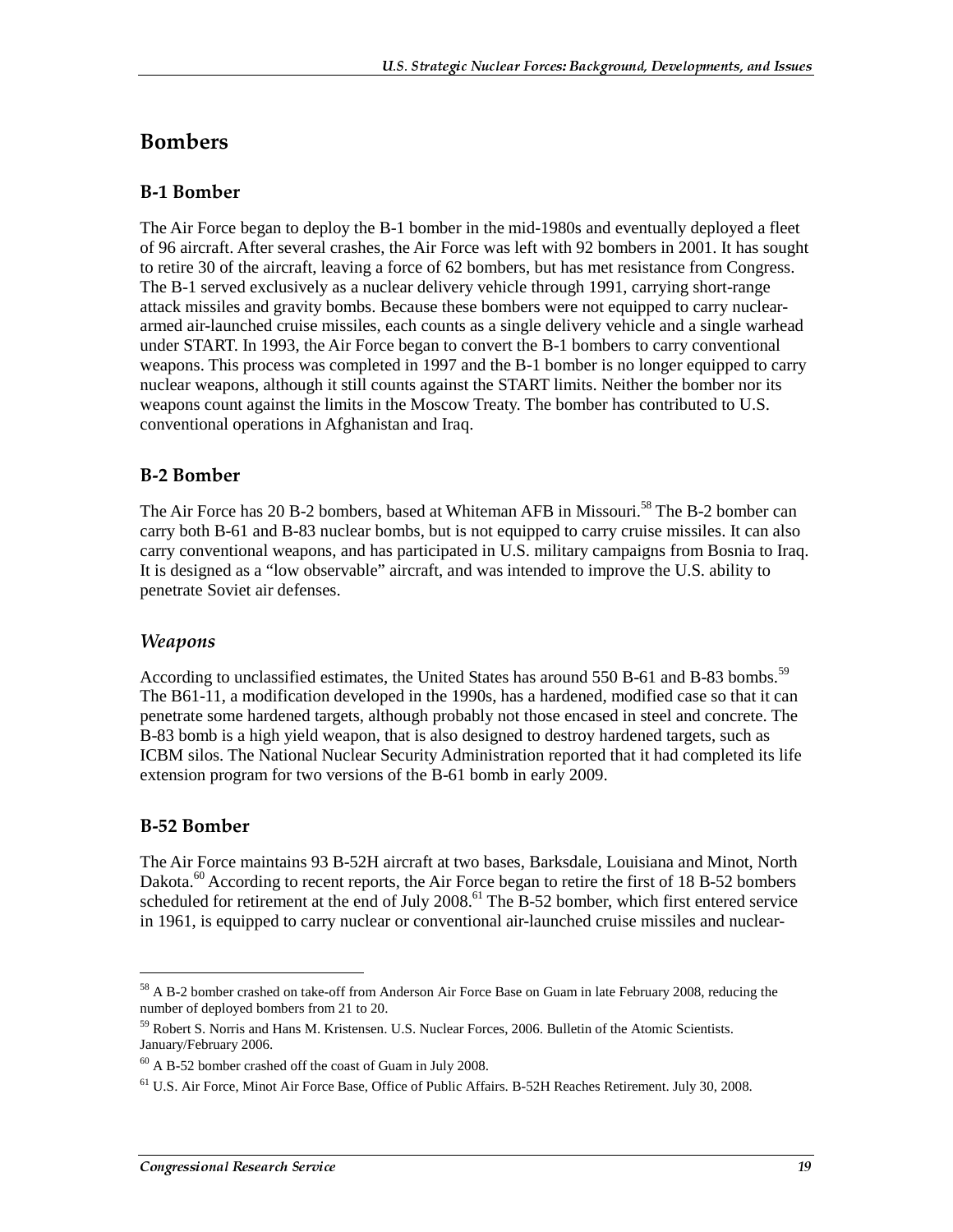armed advanced cruise missiles. The B-52 bombers can also deliver a wide range of conventional arms.

The Air Force has proposed cutting the B-52 fleet on many occasions in the last 10-15 years. For example, when the United States identified the force structure that it would deploy under the START Treaty, it indicated that it would only seek to retain 76 B-52 bombers. Congress, however, rejected the Clinton Administration's proposal, and the United States retained the full fleet of 94 aircraft.

The 2006 Quadrennial Defense Review called for a significant change to the B-52 fleet, reducing it from 94 to 56 aircraft. The budget request for FY2007 indicated that the Air Force planned to retire 18 bombers in FY2007 and 20 in FY2008. At the same time, the QDR called for continuing improvements to the B-1, B-2, and B-52 bombers' conventional capabilities using the funds that were saved by the retirement of the 38 aircraft. The Air Force has argued that it can reduce the number of deployed bombers, without reducing the overall capabilities of the bomber fleet, because these new weapons have "raised the efficiency" of the bomber platform. At hearings before the Senate Armed Services Committee, General James E. Cartwright, the Commander of STRATCOM, noted that "the next generation weapons that we're fielding, these air-launched cruise missiles, the joint direct attack munitions, et cetera, are much more efficient than they were in the past."62 General Cartwright also indicated that, in spite of the reduced size of the fleet, the Air Force would continue to deploy B-52 bombers at two bases.

During the FY2007 budget cycle, Congress rejected the Pentagon's proposals for at least part of the B-52 fleet. The House, in its version of the FY2007 Defense Authorization Bill, prohibited the Air Force from retiring any of the B-52 aircraft, and mandated that it maintain at least 44 "combat coded" aircraft until the Air Force began to replace the B-52 with a new bomber of equal or greater capability. It stated, as a part of its rationale for this rejection, that it appeared the reduction was based on the reduced need for nuclear-capable bombers and did not take into consideration a growing need for long-range conventional strike capabilities.<sup>63</sup> The Senate agreed to permit the Air Force to retire 18 B-52 aircraft, but stated that it expected no further reduction in the size of the force, noting that a further reductions might "prevent our ability to strike the required conventional target set during times of war."64 The Conference Committee (H.R. 5122, Sec. 131) combined these two provisions, allowing the retirement of no more than 18 aircraft after the submission of a report, and mandating that the Air Force retain at least 44 "combat coded" aircraft. These restrictions are to remain in place until 2018, or until a new long-range strike aircraft "with equal or greater capability than the B-52H model aircraft" attained initial operational capability, if that occurred first. Congress also stated that no funds could be spent to retire any B-52 aircraft until the Secretary of the Air Force submitted a report to Congress that described the Air Force plan for the modernization of the B-52, B-1, and B-2 bomber fleets; how many bombers would be assigned two nuclear and conventional missions if the United States had to execute "two overlapping 'swift defeat' campaigns;" a justification of the cost and projected savings of any reductions to the B-52H bomber aircraft fleet; the life expectancy of each bomber

<sup>62</sup> U.S. Senate, Committee on Armed Services, Hearing on Global Strike Plans and Programs. Testimony of James E. Cartwright, Commander U.S. Strategic Command. March 29, 2006.

 $63$  U.S. Congress. House. Committee on Armed Services. National Defense Authorization Act for Fiscal Year 2007. H.Rept. 109-452. May 5, 2006. p. 103.

<sup>64</sup> U.S. Congress Senate. National Defense Authorization Act for Fiscal Year 2007. S.Rept. 109-254. May 9, 2006. p. 94.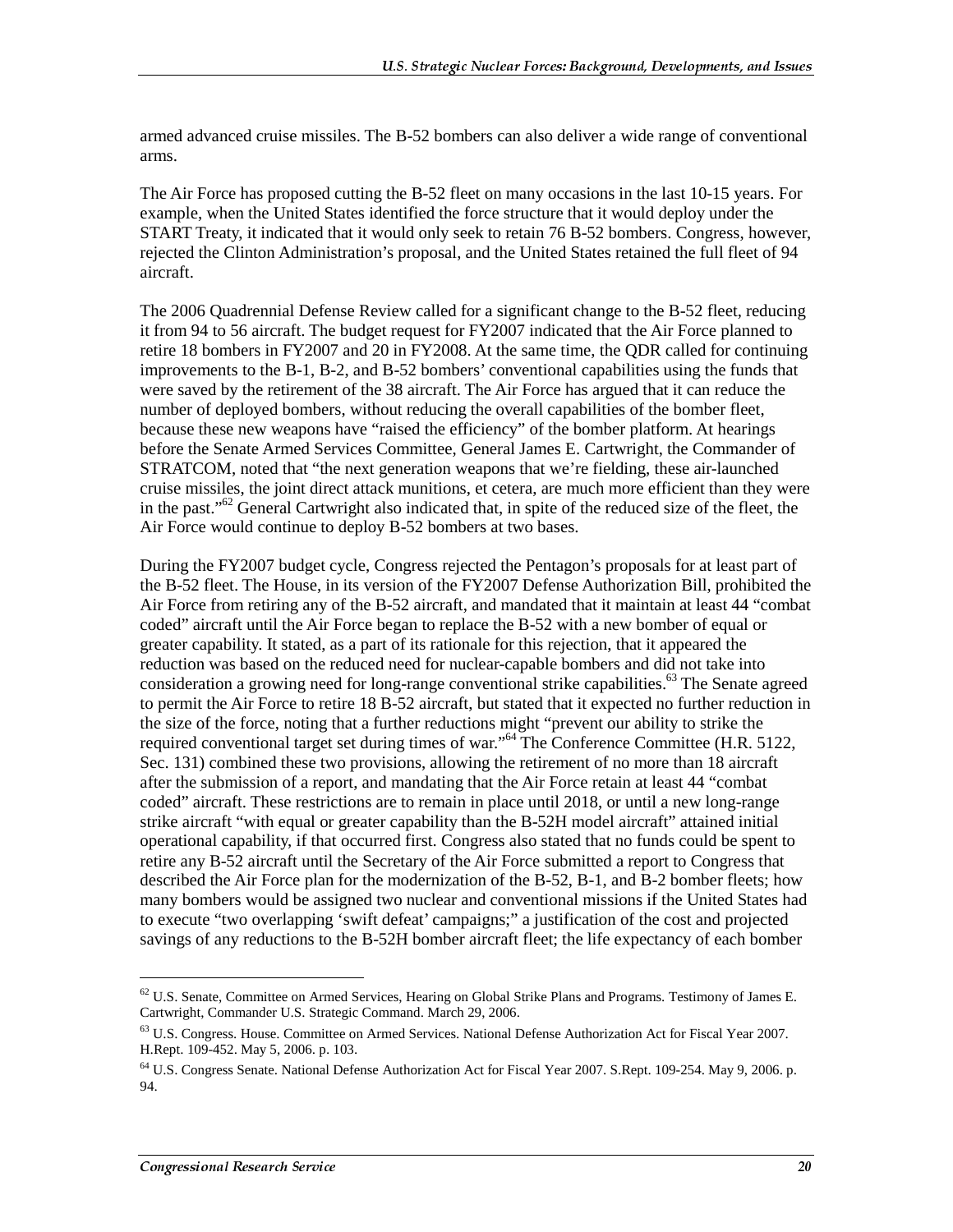aircraft to remain in the bomber force structure and the capabilities of the bomber force structure that would be replaced by a new bomber aircraft.

The Air Force indicated that the report on the bomber fleet would be ready in the fall of 2007. Further, in testimony before the Armed Services Committee, the Air Force indicated that it still plans to reduce the B-52 fleet to 56 aircraft, with 32 combat coded aircraft included in the fleet. But, in recognition of the congressional mandate, it is seeking a way to maintain 44 combat coded aircraft, the minimum set by Congress, within the smaller fleet of 56 aircraft. It has also stated that it plans to store the 20 aircraft it wanted to retire in FY2008 on ramps at Barksdale Air Force Base; the aircraft will be kept in serviceable condition, but will not receive any capabilities upgrades.<sup>65</sup> Congress once again rejected this proposal. In the FY2008 Defense Authorization Bill (H.R. 1585, Sec. 137), Congress mandated that the Air Force maintain a fleet of 74 B-52 bombers, with no less than 63 in the Primary Aircraft inventory and 11 backup aircraft. Two additional aircraft would be designated as "attrition reserve." The Conference Committee indicated that the Members agreed that a fleet of fewer than 76 aircraft would be insufficient to meet long-range strike requirements.

The growing interest in long-range strike capabilities, and the continuing addition of precision conventional weapons to these aircraft, demonstrates that the Pentagon and STRATCOM view the U.S. bomber fleet as essential to U.S. conventional weapons capabilities. Further, the need for long-range strike capabilities, rather than an interest in maintaining the nuclear role for bombers, <sup>66</sup>appears to be driving decisions about the size and structure of the bomber fleet. There are some indications that, during the discussions on the 2006 QDR, some in the Pentagon argued that the all the B-52 bombers should be removed from the nuclear mission. Moreover, in November 2008, Secretary of the Air Force Michael Donley noted that the role that the bombers play in nuclear deterrence could be reduced in the future, if the U.S. and Russia negotiate further reductions in their nuclear arsenals.

On the other hand, several recent studies have noted that a lack of attention paid in the Air Force and, more broadly, in DOD, to the bombers' nuclear mission seems to be one of the factors that led to the episode in August 2007, when a B-52 bombers flew from Minot to Barksdale with six cruise missiles that carried live nuclear warheads.  $\sigma$  The Air Force is pursuing a number of organizational and procedural changes to increase its focus on the nuclear mission and "reinvigorate" its nuclear enterprise. For example, it plans to "stand-up" a B-52 bomber squadron that will focus specifically on the nuclear mission.68 This new unit would add 10 bombers to the 12 already deployed at Minot. While all the B-52 bomber crews and aircraft will retain their nuclear roles, this added squadron will participate in a greater number of nuclear exercises and training missions. The aircraft in the squadron will rotate from other missions, but will remain designated as the nuclear squadron for full year. The Air Force hopes this construct will improve not only the operational proficiency of the crews, but also their morale and their confidence in the

<sup>65</sup> U.S. Congress. Senate. Armed Services Committee, Subcommittee on Strategic Forces. Hearing on the Fiscal Year 2008 Strategic Forces Program Budget. Statement of Major General Roger Burg. March 28, 2007. p. 8.

<sup>66</sup> Carlo Munoz, "Donley: Role of Nuclear Bomber Fleet Could Be Curtailed," *Inside the Air Force*, November 14, 2008.

<sup>67</sup> For a detailed review of this incident see, Warrick, Joby and Walter Pincus. The Saga of a Bent Spear. *Washington Post*. September 23, 2007.

<sup>68</sup> Marcus Weisgerber, "USAF To Activate Rotational Nuclear Bomber Squadron Next Month," *Inside Defense*, September 26, 2008.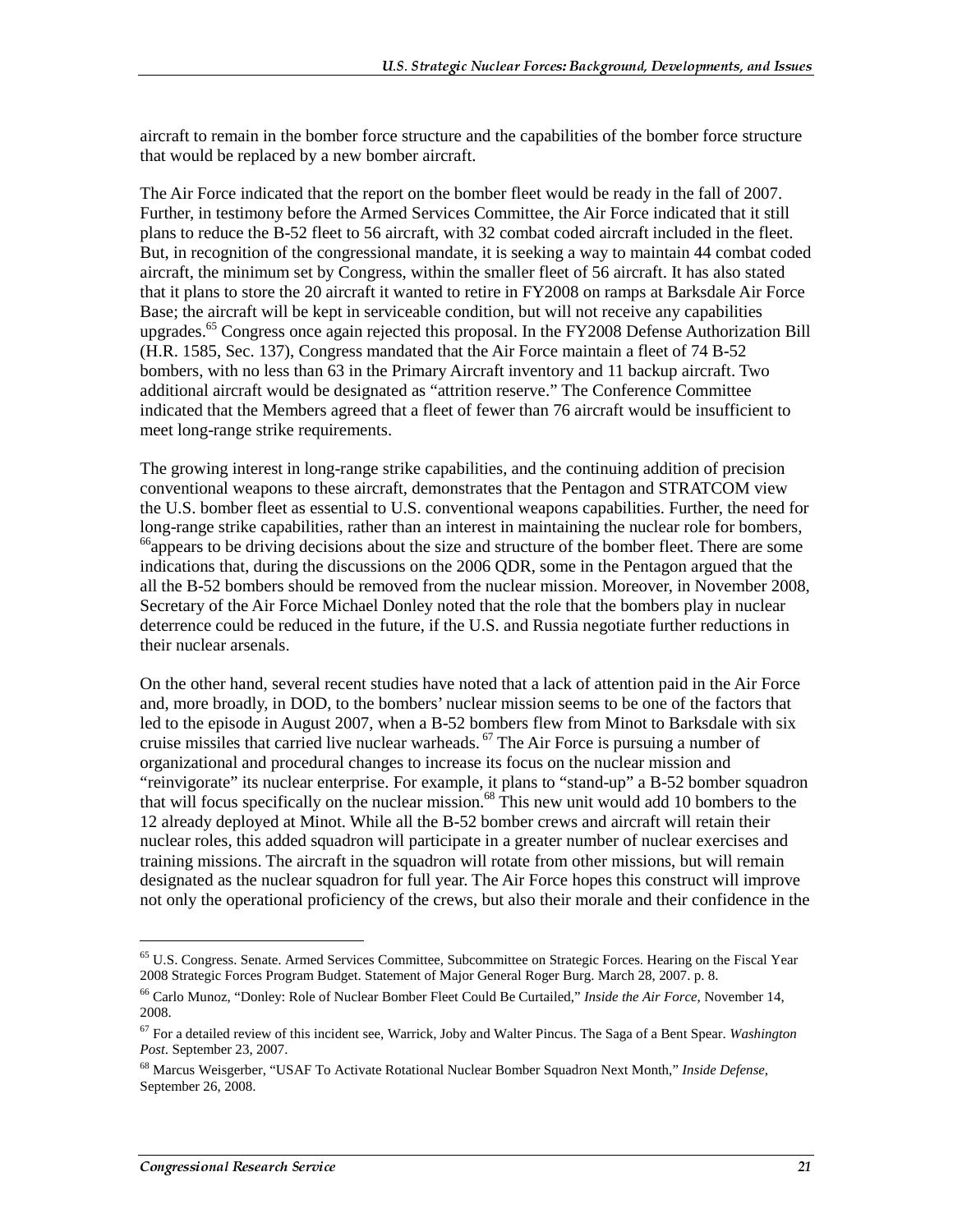value of the nuclear mission. The Air Force expects the new squadron to begin its operations late in 2009 or early in 2010.

#### Weapons

The B-52 bomber is equipped to carry both the Air-Launched cruise missile (ALCM) and Advanced Cruise Missile (ACM). The ACM reportedly has a modified design with a lower radar cross-section, making it more "stealthy" than the ALCM. According to Air Force figures, the United States has  $1,142$  ALCMs and  $460$  ACMs.<sup>69</sup> Although these weapons represent a majority of the weapons that U.S. bombers could carry on nuclear missions, the Department of Defense recently decided to retire these missiles. In his statement to the Senate Armed Services Committee's Subcommittee on Strategic Forces, Major General Roger Burg indicated that this study had concluded, and the Secretary of Defense had directed, that the Air Force retire all the Advanced Cruise Missiles, although some could be converted to carry conventional warheads, and reduce the ALCM fleet to 528 cruise missiles. The excess ALCMs will also be eliminated, and the remaining missiles would be consolidated at Minot Air Force Base. With all the ALCMs consolidated at Minot Air Force Base, the bombers at Barksdale may no longer be included in the nuclear mission.

Both the ALCM and ACM were set to undergo life-extension programs so that they could remain in service through 2030.<sup>70</sup> Both cruise missiles also carry the W-80 warhead, which was scheduled to for a life-extension program. However, the Department of Defense has no longer plans to support the W-80 refurbishment program.71 These program changes, taken together, raise serious questions about the future of nuclear-armed cruise missiles and nuclear-capable bombers in the U.S. strategic force.

This reduction in the ALCM fleet and elimination of the ACM fleet will help the United States meet its obligation under the Moscow Treaty to reduce to 2,200 operationally deployed nuclear warheads by the end of 2012. Under the START II Treaty, the United States would have had to count the total number of nuclear weapons the B-2 and B-52 bombers were equipped to carry under its allocation of permitted warheads. These warheads would have counted even if the bombers were equipped to perform conventional missions, unless the bombers were altered so that they could no longer carry nuclear weapons. Under the Moscow Treaty, however, the United States will only count as "operationally deployed" those nuclear weapons stored at bomber bases, excluding a small number of spare warheads. It does not intend to alter any bombers so that they cannot carry nuclear weapons. Consequently, the number of bomber weapons could decrease in the future, even without changes to the numbers of deployed bombers, as the United States retires weapons or removes them from storage areas at Barksdale Air Force Base.

<sup>&</sup>lt;sup>69</sup> The Air Force also has 289 ALCMs that have been converted to carry conventional warheads (CALCMs). See Michael Sirak. DOD Studies Future Role of Nuclear-Armed Cruise Missiles. Defense Daily, March 30, 2006.

<sup>70</sup> Robert S. Norris and Hans M. Kristensen. U.S. Nuclear Forces, 2006. Bulletin of the Atomic Scientists. January/February 2006.

<sup>71</sup> According to S.Rept. 109-274, Energy and Water Appropriations Bill 2007, the Nuclear Weapons Council and Department of Defense no longer support the W80 Life Extension activities. As a result, both the House (H.R. 5427) and Senate Appropriations Bills eliminate funding for this effort.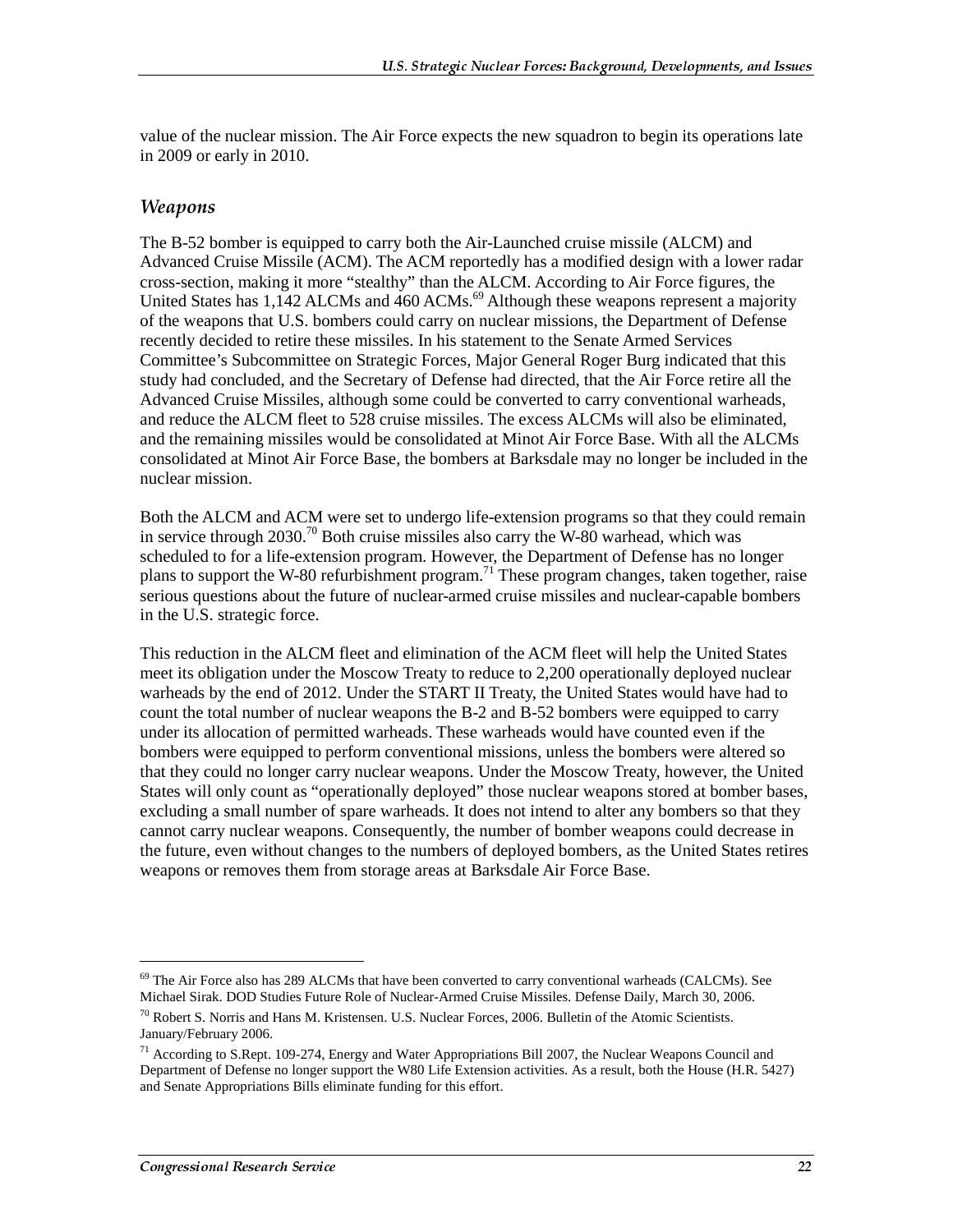#### Future Bomber Plans

The Air Force has begun to plan for the development of a new strategic bomber, with its possible introduction into the fleet in around 2018. According to former Air Force Secretary Michael Wynne, the service is seeking a bomber with not only stealth capabilities and long range, but also one with "persistence," one that can "stay airborne and on call for very long periods."<sup>72</sup> The start of the study on a new bomber, known as an Analysis of Alternatives (AOA) had been delayed by a dispute over whether the study should stand alone or be merged with another AOA on prompt global strike (PGS). While a future bomber could be a part of the PGS mission, other systems, such as hypersonic technologies and missiles, would also be a part of the effort to strike anywhere around the world at long range. General Cartwright, the former head of STRATCOM, reportedly supported a plan to merge the two efforts, so that the considerations of capabilities for a new bomber would be measured along side other systems, both to balance the force and avoid redundancy across the force.<sup>73</sup> On the other hand, the former Air Force Chief of Staff, General T. Michael Moseley, reportedly preferred to keep the two studies separate. He argued that a bomber with long-range strike capabilities must have "persistent, survivable, and penetrating capabilities" while a platform with PGS capabilities could be "standoff weapon that is very, very fast."<sup>74</sup> This position reportedly prevailed, with the Air Force deciding, in May 2006, to keep the two studies separate.<sup>75</sup>

This dispute reveals wide-ranging differences, within the Air Force and Pentagon, about the goals for and capabilities that should be sought in a new bomber program.<sup>76</sup> The dispute focuses, however, on conventional capabilities; it seems to be almost a foregone conclusion that nuclear capabilities, or the need for a bomber leg of the nuclear triad, will not drive the discussion or analysis.

In early May 2007, the Air Force indicated that it had decided that the next generation bomber would be manned and subsonic, although it would incorporate some stealth characteristics.<sup>77</sup> It has decided that it will not pursue supersonic capabilities, or an unmanned option, to contain costs and maintain the capabilities of the future aircraft. In October 2008, Air Force Secretary Michael Donley indicated that the new bomber would also be capable of carrying nuclear weapons.<sup>78</sup>

<sup>72</sup> Christie, Rebecca. Air Force To Step Up New Bomber Search in Next Budget. *Wall Street Journal*. June 29, 2006.

<sup>73</sup> Grossman, Elaine M. Cartwright Wants to See Strike Studies Await "Discovery" Process. InsideDefense.Com. April 6, 2006.

<sup>74</sup> Bennet, John T. Internal Squabbles Holding Up Bomber Study, USAF Official Says. InsideDefense.com. April 21, 2006.

<sup>75</sup> Matishak, Martin. Long-Range, Prompt Global Strike Studies Will Remain Separate. InsideDefense.com. June 16, 2006.

<sup>76</sup> For more details on the proposed bomber, see CRS Report RL34406, *The Next Generation Bomber: Background, Oversight Issues, and Options for Congress*, by Anthony Murch.

 $^{77}$  Sirak, Michael. Air Force Identifies Manned, Subsonic Bomber as Most Promising 2018 Option. Defense Today. May 2, 2007.

<sup>78</sup> Carlo Munoz, "Donley: Next Generation Bomber Will Be Nuclear Capable by 2018," *Inside the Air Force*, October 31, 2008.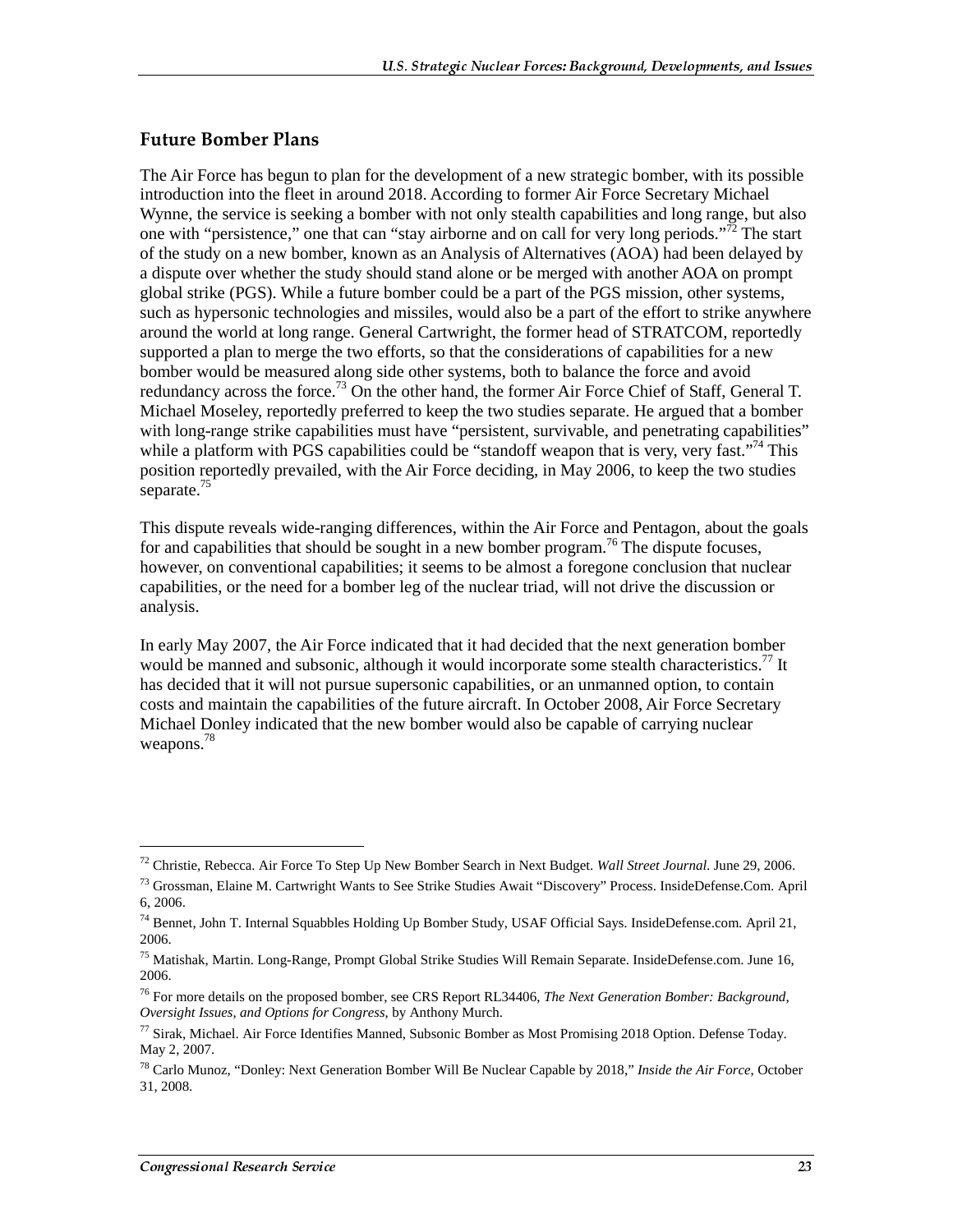## **Issues for Congress**

This report focuses on the numbers and types of weapons in the U.S. strategic nuclear force structure. It does not address the broader question of why the United States chooses to deploy these numbers and types of weapons, or more generally, the role that U.S. nuclear weapons play in U.S. national security strategy. This question is addressed in other CRS reports.79 However, as Congress reviews the Bush Administration's plans for U.S. nuclear forces, and assesses how the United States might alter its force structure, it could address broader questions about the relationship between these forces and the role of nuclear weapons.

### **Force Size**

 $\overline{a}$ 

The Bush Administration has argued that, because the United States and Russia are no longer enemies, the United States will not size or structure its nuclear forces simply to deter the "Russian threat." Instead, nuclear weapons will play a broader role in U.S. national security strategy. Specifically, the United States will maintain nuclear weapons to *assure* allies and friends of the U.S. commitment to their security, to *dissuade* potential adversaries from challenging the United States with nuclear weapons or other "asymmetrical threats," to *deter* adversaries by promising an unacceptable amount of damage in response to an adversary's attack, and to *defeat* enemies by holding at risk those targets that could not be destroyed with other types of weapons.<sup>80</sup> Further, says DOD, the United States will develop and maintain the capabilities it needs to counter the capabilities of a wider range of adversaries under a wider range of circumstances. It has designated these circumstances as immediate contingencies, potential contingencies, and unexpected contingencies.<sup>81</sup>

The 2001 Nuclear Posture review determined that the United States would need to maintain between 1,700 and 2,200 operationally deployed nuclear warheads to achieve the goals outlined above. The Bush Administration also indicated that the United States would maintain in storage many of the warheads removed from deployed forces, and would maintain the capability to restore some of these warheads to the deployed forces to meet unexpected contingencies. This option could increase the size of the U.S. deployed force to more than 3,000 warheads. The Administration has indicated that all four of the objectives noted above contribute to the decision on U.S. force size, in contrast with the past when deterrence and defeat of Russia dominated force size decisions.<sup>82</sup>

<sup>79</sup> See, for example, CRS Report RL31623, *U.S. Nuclear Weapons: Changes in Policy and Force Structure*, by Amy F. Woolf.

<sup>80</sup> U.S. Department of Defense. Special Briefing on the Nuclear Posture Review. News Transcript. January 9, 2002. These are the same four defense policy goals outlined in the Quadrennial Defense Review for the whole of the U.S. military. See U.S. Department of Defense. Quadrennial Defense Review Report. September 30, 2001. p. 11.

<sup>&</sup>lt;sup>81</sup> U.S. Department of Defense. Annual Report to the President and Congress. Donald H. Rumsfeld, Secretary of Defense. Washington, 2002. p. 88.

 $82$  In testimony before the Senate Armed Services Committee, Secretary of Defense Rumsfeld said, "The U.S. nuclear arsenal remains an important part of our deterrence strategy and it helps to dissuade the emergence of potential or would-be peer competitors by underscoring the futility of trying to sprint towards parity with us or, indeed, superiority. I would add that it also assures our friends and allies that indeed our capability is sufficient; and in some instances, nations that have the ability to develop nuclear weapons, because they're our friends and allies, recognize they have no need to do so." See U.S. Senate. Committee on Armed Services. Hearing on The Strategic Offensive Reductions Treaty. July 25, 2002.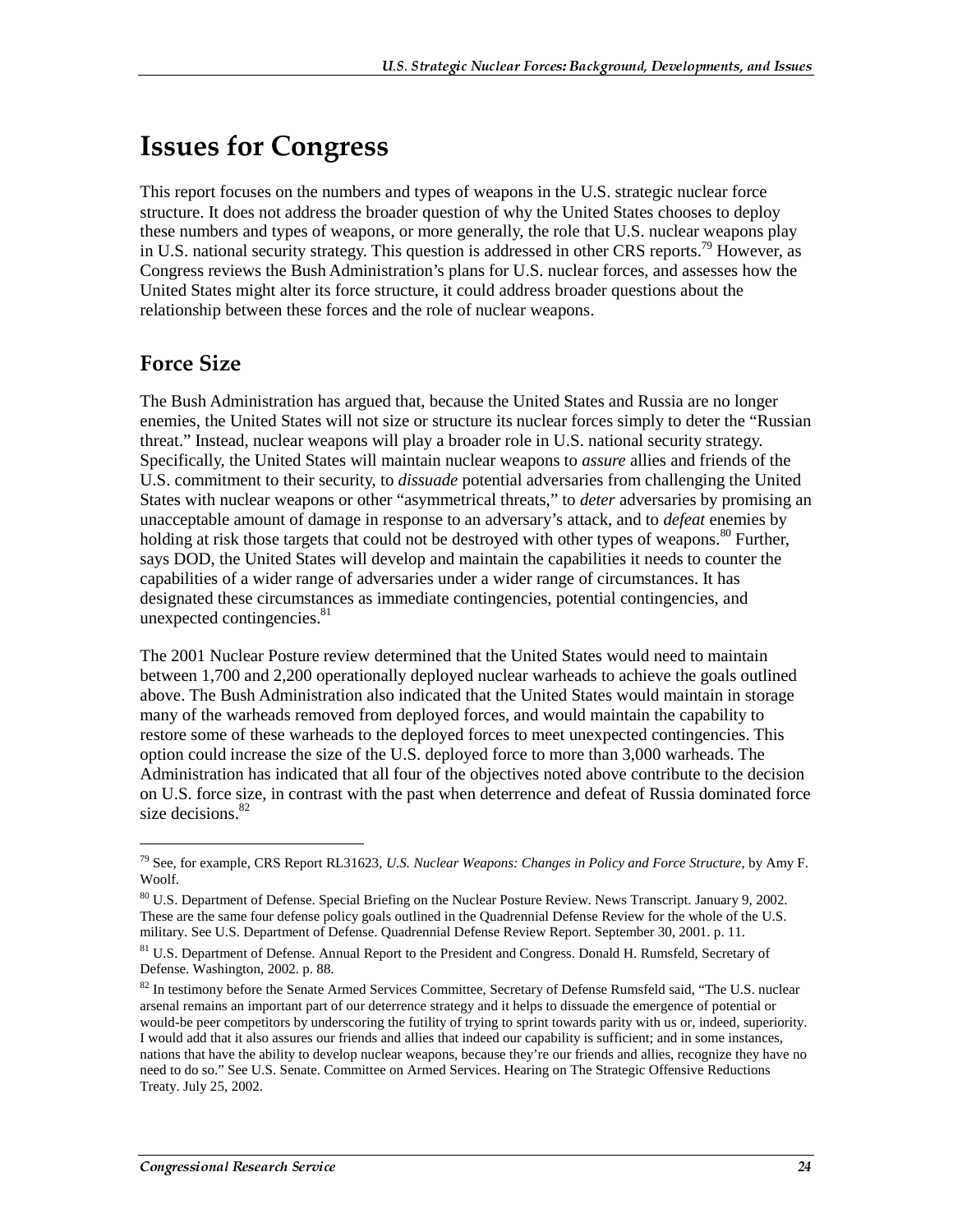Some analysts have questioned why the United States must maintain such a large force of nuclear weapons if it is not planning to use its forces against a "Russian threat." They have questioned whether the United States would attack with such a large number of weapons if its own national survival were not at risk, and they note that only Russia currently has the capability to threaten U.S. national survival. They assert that the United States could likely meet any other potential contingency with a far smaller force of nuclear weapons. Therefore, some have asked why, in the absence of a threat from Russia, must the United States maintain a force of 2,200 nuclear warheads. Some have concluded, instead, that the United States could maintain its security with a force of between 500 and 1,000 warheads. $83$ 

The Bush Administration disputes this view, noting that the United States has other potential adversaries, and, even if these nations do not possess thousands of nuclear warheads, some may expand their nuclear forces or chemical and biological capabilities in the future. And, it has asserted that the need to assure allies and dissuade potential adversaries could require a force of significant size, regardless of the number of potential targets a nation might possess.

## **Force Structure**

When the Bush Administration announced the results of the Nuclear Posture Review, it indicated that the United States would retain a triad of ICBMs, SLBMs, and heavy bombers for the foreseeable future. But it did not offer a rationale for the retention of this traditional "triad." The absence of a rationale makes it difficult to predict possible future trends for any of the three legs of the triad.

As was noted above, most discussions about the bomber force focus on how many bombers, and what types of bomber weapons, the United States needs to bolster its conventional long-range strike capability. There is little, if any, discussion about the role that bombers may play in either nuclear deterrence, or, if deterrence fails, in the launch of U.S. nuclear weapons. It is not surprising that some in the Air Force and Pentagon have questioned the continuing need for nuclear-capable bombers.

It is similarly hard to predict the future size of the ICBM force in the absence of any statements about the unique, or complementary, role that ICBMs may play in the U.S. nuclear deterrent posture in the future. In the past, analysts have argued that single-warhead ICBMs bolster crisis stability, and discourage efforts by an adversary to launch a disarming first strike, because the cost of the strike, as measured by the number of attacking warheads, would exceed the benefits, as measured by the number of warheads destroyed. This, when combined with the high accuracy and prompt responsiveness of ICBM warheads, argued for a substantial fleet of 500 or more ICBM launchers. But one does not hear similar arguments in current discussions. If the goal is simply to retain 500 (or fewer) warheads based on land, then a force of 150-200 Minuteman missiles could be sufficient.

The Trident fleet seems less vulnerable to the absence of a rationale for a triad of strategic delivery vehicles. It is currently carries more than half of the U.S. deployed nuclear warheads, and this percentage will likely hold steady, or even increase, as the United States continues to reduce its forces to the levels mandated by the Moscow Treaty. With its ability to remain

<sup>&</sup>lt;sup>83</sup> See, for example, Sidney D. Drell and James E. Goodby. What Are Nuclear Weapons For? Recommendations for Restructuring U.S. Strategic Nuclear Forces. Arms Control Association, Updated October 2007.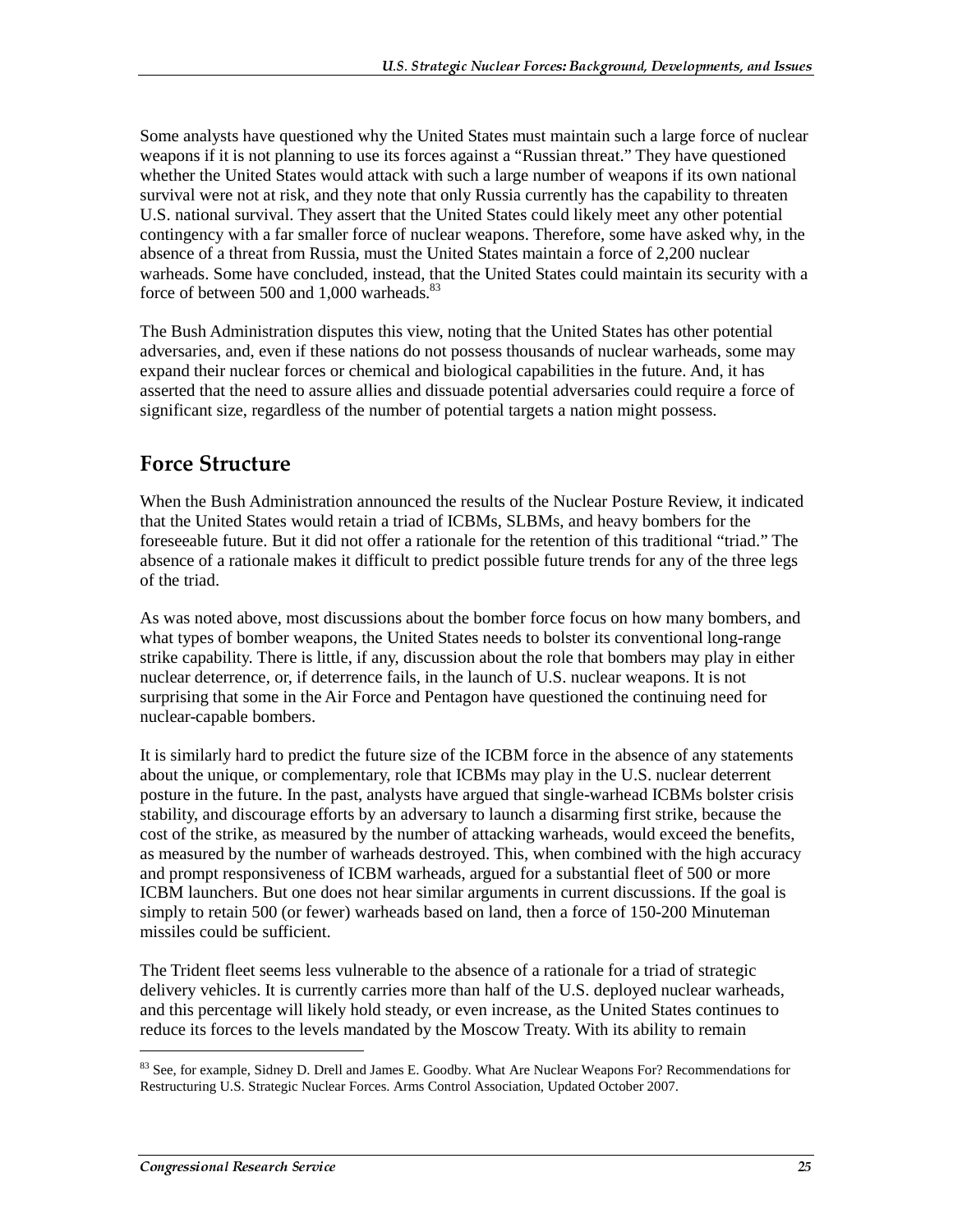invulnerable to detection and attack, and with the increasing accuracy and reliability of its missiles and warheads, the Trident fleet will continue to represent the "backbone" of the U.S. nuclear force. Further, in the absence of arguments about the need for complementary capabilities and redundancy, it is possible to imagine that, in the future, the Trident fleet could represent almost the totality of the U.S. nuclear force.

Several officials in the Bush Administration have acknowledged that, as the United States reduces its forces to the levels mandated by the Moscow Treaty, the Trident fleet will carry a greater portion of deployed warheads.<sup>84</sup> Further, the United States does not, at this time, plan to alter the basic structure of its Trident fleet; it will continue to deploy its submarines at two bases, with a portion of the fleet deployed in the Atlantic Ocean and a portion deployed in the Pacific Ocean. However, if the United States reduces the size of its nuclear arsenal below the limits in the Moscow Treaty, as many analysts have suggested that it do, the United States may find it difficult to retain its "triad" of nuclear delivery vehicles. Most of the analysts who propose deep reductions, to perhaps 1,000 nuclear warheads, readily acknowledge this, and support changes in the U.S. force structure. Some argue that the United States should retain only the warheads on its Trident submarines. It could convert its bombers to conventional missions and perhaps eliminate its land-based ICBMs. However, the United States might also have to reduce the size of its Trident fleet, from the current 14 submarines to perhaps 8 or 10 submarines, if it reduced to 1,000 warheads. And, with so few submarines, the United States might have to eliminate one of its submarine bases, leaving it with submarines based only in the Atlantic or only in the Pacific Ocean. This change may not be consistent with current submarine operations and employment plans. The President and the U.S. military may want to consider the implications of these basing, operational, and policy changes, *before* deciding whether or not to reduce to 1,000 warheads, as opposed to choosing the warhead number first *then* deciding later how to base and operate the remaining nuclear forces.

### Safety, Security, and Management Issues

As was noted above, in late August 2007, a B-52 bomber based in Minot, North Dakota, took off on flight to Barksdale Air Force Base in Louisiana. The bomber carried 12 air-launched cruise missiles that were slated for retirement at Barksdale. As a result of a series of errors and missteps in the process of removing the missiles from storage and loading them on the bombers, six of the missiles carried live nuclear warheads, instead of the dummy warheads that were installed on missiles heading for retirement. This episode led to a series of studies and reviews by the Air Force that identified the source of the episode and identified a number of steps the Air Force should take to improve its handling of nuclear weapons.<sup>85</sup>

Further, in early June 2008, Secretary of Defense Robert Gates requested the resignations of the Secretary of the Air Force, Michael Wynne, and the Chief of Staff of the Air Force, General Michael Mosely, from their positions, at least in part, due to concerns about that shortcomings in the Air Force's handling of nuclear weapons "resulted from an erosion of performance standards within the involved commands and a lack of effective Air Force leadership oversight."<sup>86</sup> Secretary

<sup>84</sup> See, for example, Carlos Munoz, As Stockpile Shrinks, Nuclear Force to Focus More on SLBMs. Inside the Pentagon. January 31, 2008.

<sup>&</sup>lt;sup>85</sup> See, for example, The Defense Science Board Permanent Task Force on Nuclear Weapons Surety. Report on the Unauthorized Movement of Nuclear Weapons. February 2008.

<sup>86</sup> Nuclear Lapses Trigger Ouster of Top U.S. Air ForceOfficials. Global Security Newswire. June 6, 2008.